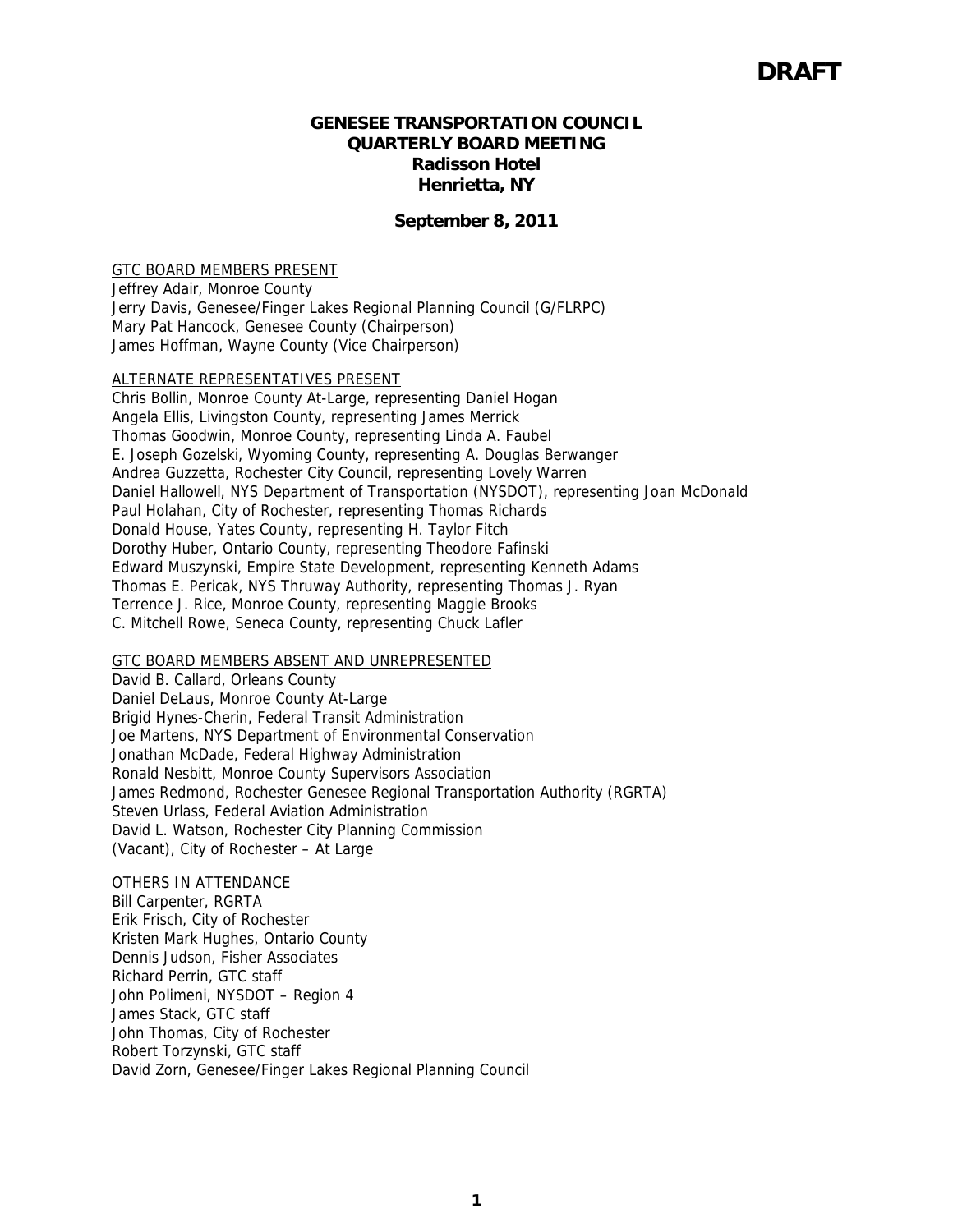## **1. Call to Order and Roll Call**

Chairperson Hancock called the meeting to order at 8:33 a.m.

James Stack, GTC staff, called the roll; a quorum was present.

#### **2. Public Forum**

No one from the public spoke during the Public Forum.

#### **3. Approval of Minutes**

**James Hoffman moved for approval of the minutes from the June 16, 2011 Quarterly Meeting; Jerry Davis seconded the motion. The motion passed unopposed.** 

#### **4. Communications and Announcements**

Richard Perrin noted the following GTC Board designations:

- Thomas J. Ryan, by his appointment as Acting Executive Director of the New York State Thruway Authority, is now a voting member of the GTC Board.
- Jonathan McDade, by his appointment as Federal Highway Administration-New York Division Administrator, is now a non-voting member of the GTC Board.
- Rochester Mayor Thomas Richards has designated Paul Holahan, City of Rochester Department of Environmental Services Commissioner, as his Alternate to the GTC Board.

#### **5. Reports and Action on Old Business**

a. Planning Committee Report – Kristen Hughes, Chairperson

Kristen Hughes provided the following report:

The Planning Committee met August 11 and recommends that the GTC Board:

- Amend the FY 2011-2012 UPWP to decrease Federal Transit Administration Metropolitan Planning funds and delete the New York State Association of Metropolitan Planning Organizations' Staff Training task;
- Accept the submission of updated data and reports as evidence of completion of five Unified Planning Work Program tasks; and
- Adopt 37 amendments to the 2011-2014 Transportation Improvement Program (TIP) as requested by the City of Rochester, Monroe County, the New York State Department of Transportation, and the Rochester Genesee Regional Transportation Authority.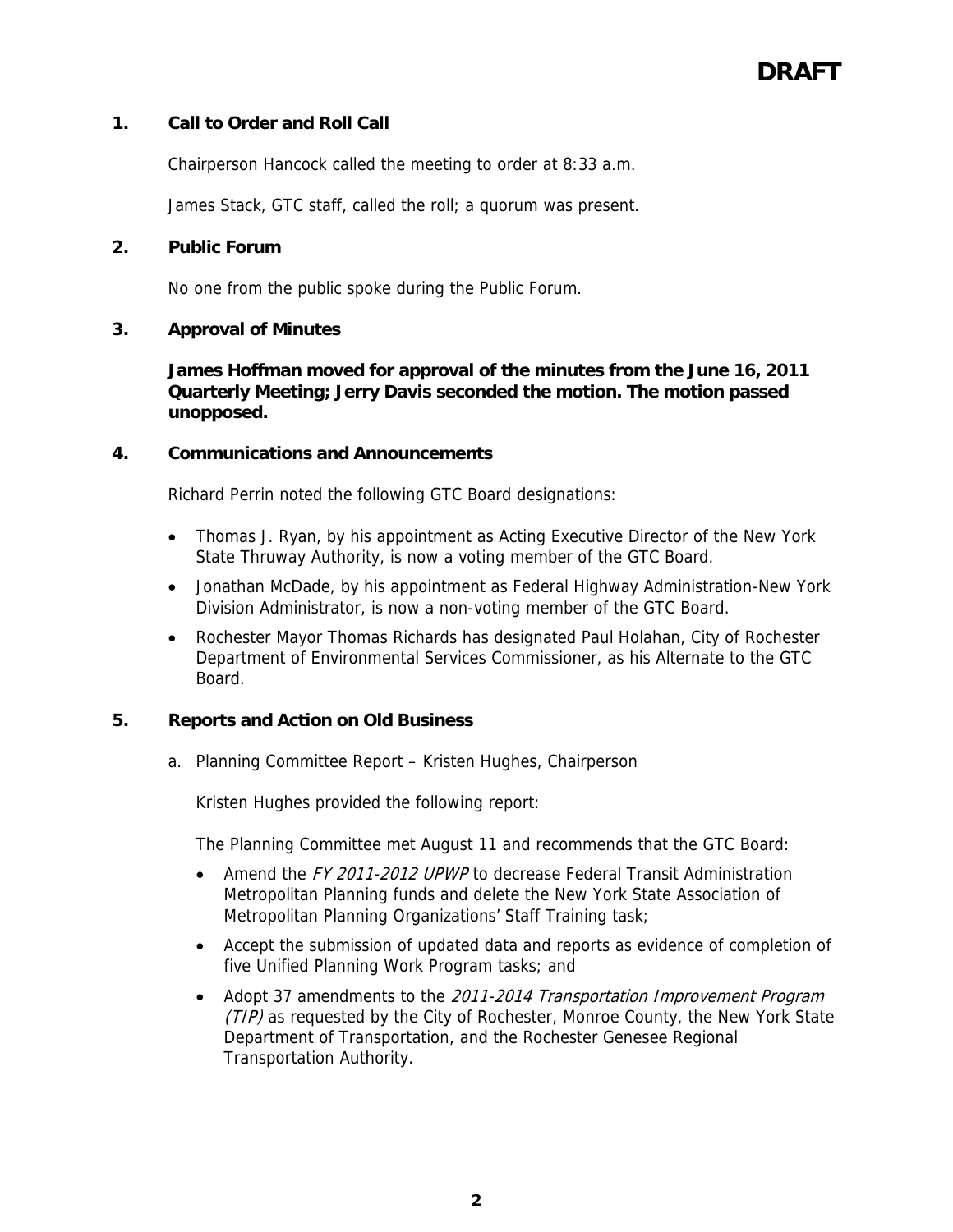Additionally, the Planning Committee took the following actions:

- Approved three administrative modifications to the 2011-2014 TIP as requested by Monroe County and by NYSDOT on behalf of Orleans County.
- b. GTC Staff Report Richard Perrin, Executive Director

Richard Perrin provided the following report:

Since this Board adopted the Long Range Transportation Plan for the Genesee-Finger Lakes Region 2035 (LRTP 2035) at its last meeting on June 16th, GTC staff is progressing the recommendations and developing a status and monitoring report to the track them. As part of this, staff is working with new partners such as the Finger Lakes Health Systems Agency on addressing the transportation needs of seniors as their numbers are increasing and will continue to at a significant rate. To identify ways we can improve connections between the economies of the larger mega-region that includes Buffalo and Toronto, staff has begun discussions with the Buffalo-Niagara Region Metropolitan Planning Organization and the Ontario Ministry of Transportation. Given the emphasis of the LRTP 2035 on using technology to better manage and operate our existing infrastructure and services, we are also in conversations with Xerox's research and technology department on potential partnership opportunities that can leverage their work within the region.

At the June 16th meeting, it was reported that there were three major initiatives being advanced by GTC staff: the regional freight plan, the coordinated public transit-human services transportation plan, and the commuter choice program. The regional freight plan is approximately 60 percent complete. The needs assessment is being developed based on the completed economic and freight profile of the region and input from transportation professionals from the private and public sectors. Public meetings are scheduled for Monday, September 26 to gather input.

GTC staff has completed the updated coordinated public transit-human services transportation plan for the region, which identifies strategies to enhance mobility and access for seniors, people with disabilities, and low-income persons while minimizing duplication of services and improving cost-effectiveness. The plan will be considered later in the agenda as item 6.b.(5).

The third major initiative is the commuter choice program. The program website that will provide information on potential carpool matches, link to public transportation trip planning tools, and present preferred bicycling routes has been developed and is being tested. We expect the project to be complete within the next 60 days and provided for your consideration at the December 8th Board meeting.

Looking forward to future planning activities, GTC will be issuing the call for projects for next year's Unified Planning Work Program (UPWP) on September 16th. The call for projects is sent to every county, city, town, and village in the region as well as the Rochester Genesee Regional Transportation Authority and Genesee/Finger Lakes Regional Planning Council. After funding GTC staff activities, we expect that approximately \$525,000 in Federal Highway Administration (FHWA) Section 104(f)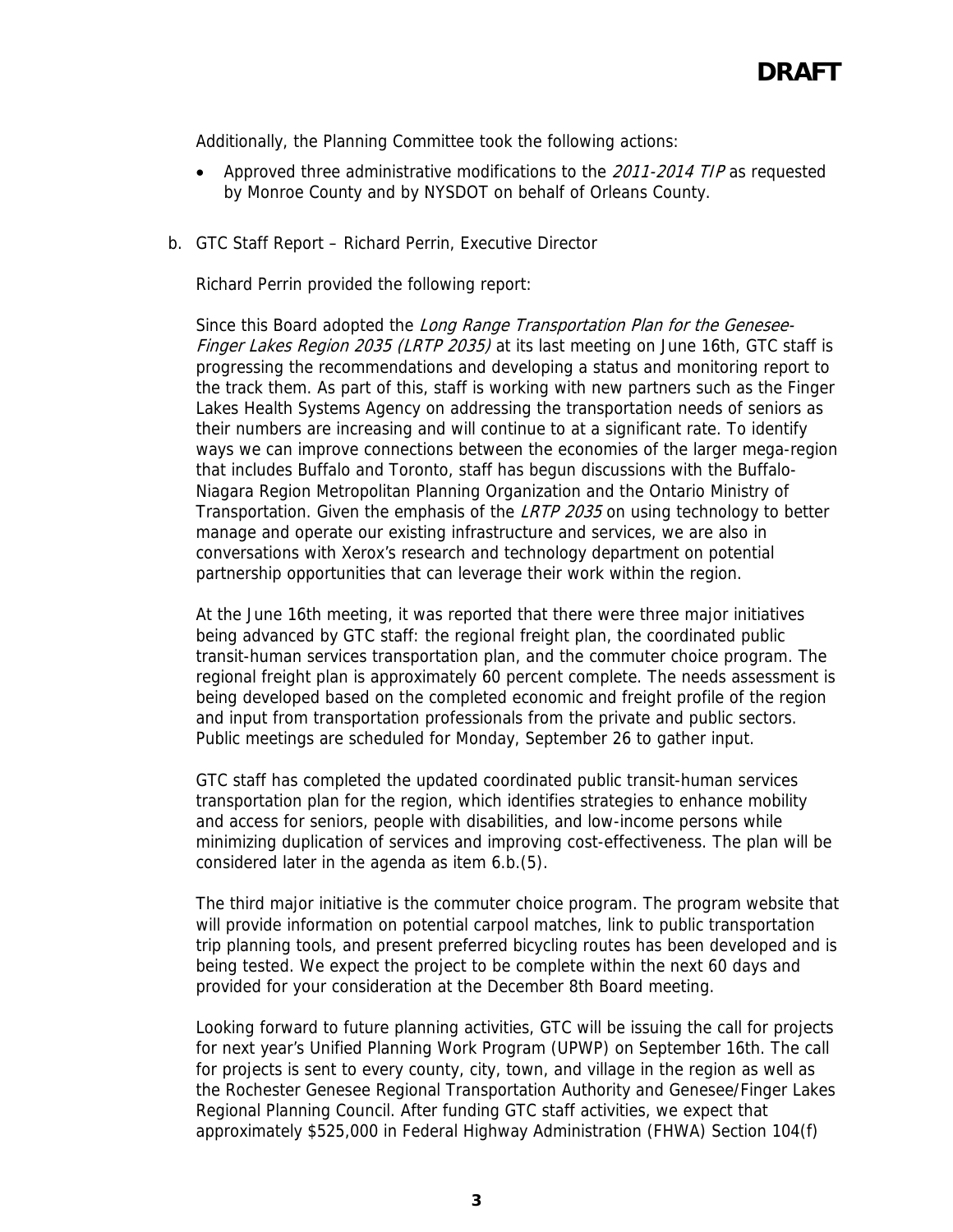Metropolitan Planning (FHWA-PL) funds and \$150,000 in Federal Transit Administration (FTA) Section 5303 Metropolitan Planning Program (FTA-MPP) funds will be available for concept-level planning, analysis, and design initiatives. Applications will be due October 21 and a workshop is scheduled for September 28 at Henrietta Town Hall.

#### c. Old Business

1. Federal Transportation Funding Update and impacts on 2011-2014 TIP

Richard Perrin provided a presentation on the status of Federal Transportation Funding and its impacts on the 2011-2014 TIP. Richard described the impacts which include decreases in funding that range from approximately 25 percent (Highways) to more than 53 percent (Bridges) from current levels.

Terry Rice asked for clarification regarding the change to the bridge formula. Dan Hallowell explained that the change added factors that account for the extent of the system and its condition.

Richard Perrin discussed the planned approach to revise the 2011-2014 TIP in light of these funding considerations. Terry Rice suggested that projects for which design is complete that are ready to go should get preference. Richard Perrin responded that this will need to be discussed by the TIP Development Committee however deliverability is a key factor in project selection.

Joseph Gozelski noted that counties are now subject to a 2 percent tax cap so there will be even more pressure on the non-federal aid. Joseph further commented that raising the federal gas tax would be very unpopular and questioned where this leaves local officials.

Dorothy Huber asked if Board Members and Alternates could be provided a copy of the presentation and Richard Perrin responded that it will be distributed as requested.

#### **6. Action Items**

a. Amending the FY 2011-2012 UPWP to decrease FTA Section 5303 funds and delete Task 9310 – NYSMPO Staff Training / Proposed Resolution 11-130.

Richard Perrin noted that this resolution amends the current Unified Planning Work Program by decreasing Federal Transit Administration (FTA) Section 5303 Metropolitan Planning Program (MPP) funds by \$892 and by deleting Task 9310.

The reduction in FTA MPP funds is necessary to account for the difference between the amount programmed in the FY 2011-2012 UPWP based on November 2010 estimates provided by NYSDOT and the statewide appropriation published in the Federal Register on May 20, 2011. As a result of the difference between the NYSDOT estimate and the FTA apportionment, every Metropolitan Planning Organization (MPO) UPWP in New York State – including the GTC FY 2011-2012 UPWP – is over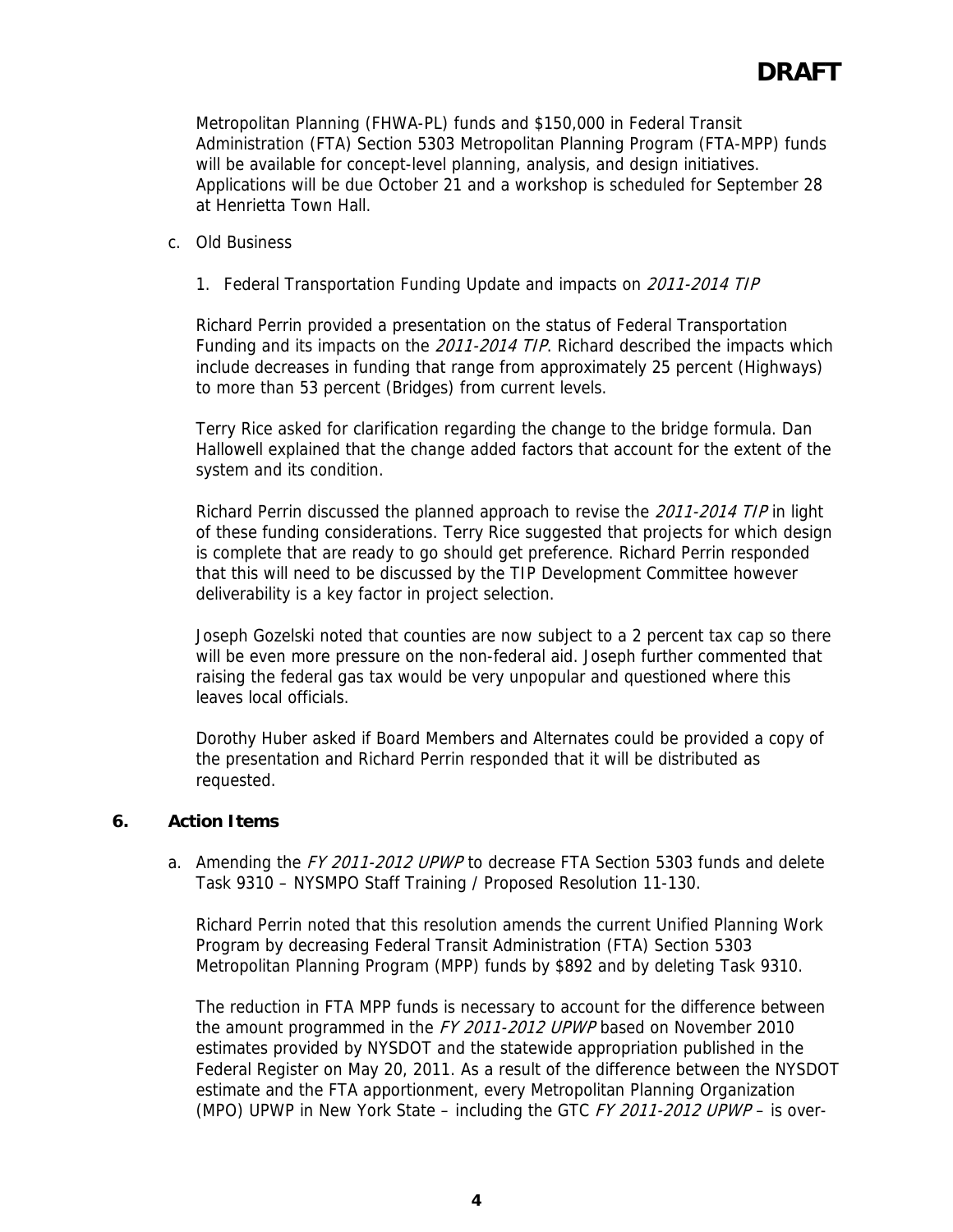programmed. The \$892 reduction would be taken from UPWP Task 1600 – Program Reserve so that no existing projects will be impacted.

GTC manages the New York State Association of MPOs (NYSAMPO) staff training initiative, UPWP Task 9310. NYSAMPO has decided that additional funds are needed for NYSAMPO staff services to address statewide planning and collaboration needs, monitoring and review of the reauthorization of the federal surface transportation legislation, and facilitation of working group activities. These additional funds, in the amount of \$25,000, would come from Task 9310 – NYSMPO Staff Training, leaving this task with a balance of zero dollars. Accordingly, GTC staff is proposing that UPWP Task 9310 be deleted. This change would have no impact on GTC as these funds are not available for programming to GTC staff or member agencies.

Richard Perrin stated that this resolution was reviewed and recommended for GTC Board approval by the Planning Committee at its August 11, 2011 meeting.

## **Dan Hallowell moved to approve Resolution 11-130; Donald House seconded the motion. The motion passed unopposed.**

b. Accepting the submission of updated data and reports as evidence of completion of various UPWP Tasks.

Chairperson Hancock suggested that proposed Resolutions 11-89 through 11-93 be considered as a single action; no Member or Alternate objected.

- (1) Accepting the submission of updated Transportation Analysis Zones and Transportation Analysis Districts as evidence of completion of UPWP Task 4186 / Proposed Resolution 11-89.
- (2) Accepting the Land Use Report for Monroe County, New York 2010 as evidence of completion of UPWP Task 4210 / Proposed Resolution 11-90.
- (3) Accepting the 2010 Regional Land Use Monitoring Report as evidence of completion of UPWP Task 4220 / Proposed Resolution 11-91.
- (4) Accepting the report, Monroe County Department of Transportation Vertical Curve Safety Study, as evidence of completion of UPWP Task 6202 / Proposed Resolution 11-92.
- (5) Accepting the report, Genesee-Finger Lakes Region Coordinated Public Transit-Human Services Transportation Plan Update, as evidence of completion of UPWP Task 8150 / Proposed Resolution 11-93.

With respect to UPWP Task 4186, Richard Perrin stated that GTC uses Transportation Analysis Zones (TAZs) as the geography in its travel demand model, which provides projections of future traffic volumes for planning and design of infrastructure and services as well as conducting regional emissions analyses to demonstrate conformity with Clean Air Act requirements. Richard noted that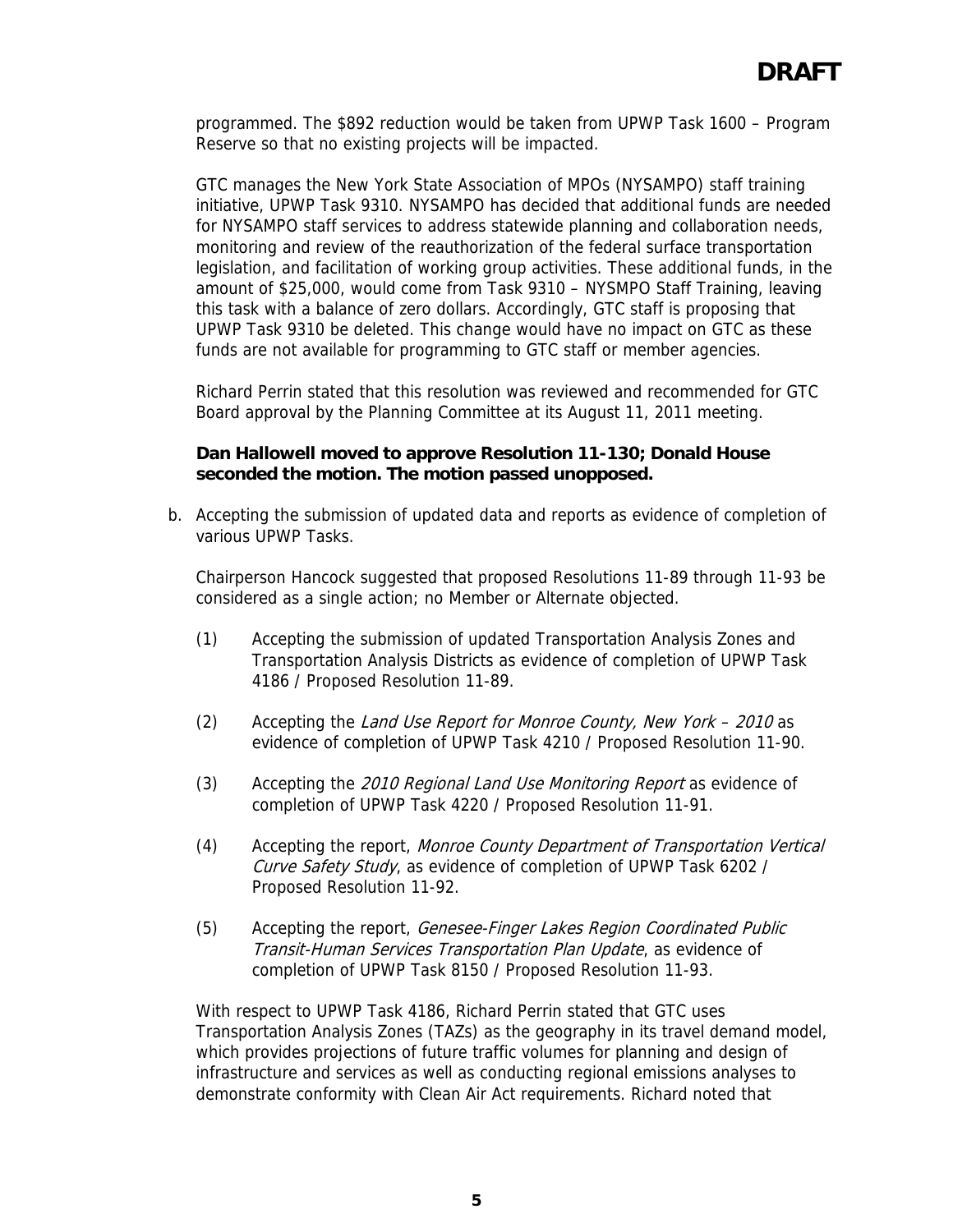G/FLRPC completed this project on behalf of GTC by updating the current TAZ structure using 2010 Census data.

Richard Perrin explained that the Monroe County and Regional Land Use Monitoring reports are complementary initiatives that are developed by Monroe County and G/FLRPC, respectively. They collect data on the number of building permits issued and the status of major projects, both proposed and under construction. The information that these reports provide is important for not only transportation planning but also land use planning in that trends in the number, type, and size of buildings serve as the basis for historical analysis and future projections.

Richard discussed the Vertical Curve Safety Study indicating that Monroe County conducted the study to evaluate existing vertical curves and associated operating characteristics on the County's roadway network and, using a system for filtering the locations, identify and prioritize future safety improvements.

As mentioned in the GTC staff report, Richard Perrin reviewed the Genesee-Finger Lakes Region Coordinated Public Transit-Human Services Transportation Plan Update, which identifies strategies to enhance mobility and access for seniors, people with disabilities, and low-income persons while minimizing duplication of services and improving cost-effectiveness. This plan included significant stakeholder involvement via a steering committee, four public meetings, and focus groups. Seventeen strategies have been identified within three major categories: Mobility Management; Information; and Service Improvements.

Richard Perrin stated that proposed Resolutions 11-89 through 11-93 were reviewed and recommended for GTC Board approval by the Planning Committee at its August 11, 2011 meeting.

# **Dorothy Huber moved to approve Resolutions 11-89 to 11-93; Jeffrey Adair seconded the motion. The motion passed unopposed.**

c. Adopting amendments to the 2011-2014 Transportation Improvement Program (TIP).

Richard Perrin stated that the proposed amendments to the TIP were reviewed and recommended for GTC Board approval by the Planning Committee at its August 11, 2011 meeting. Richard also noted that all of the amendments maintain the fiscal constraint of the 2011-2014 TIP by either providing an offset for any increase or identifying new funding.

(1) Amending the 2011-2014 TIP by increasing the cost of the Rochester Amtrak Station Improvements project / Proposed Resolution 11-94.

Richard Perrin discussed the proposed TIP amendment.

## **Joseph Gozelski moved to approve Resolution 11-94; Dorothy Huber seconded the motion. The motion passed unopposed.**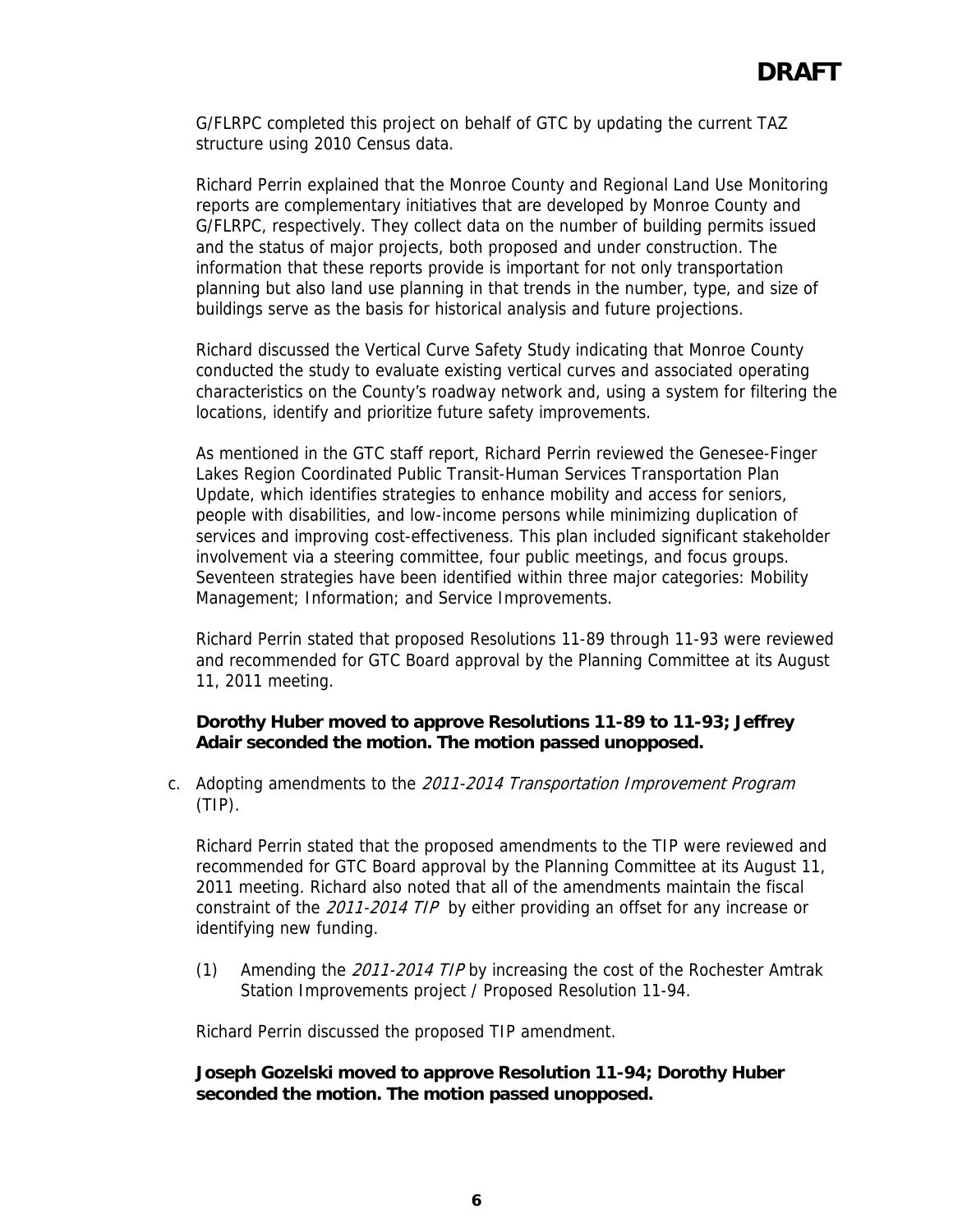Chairperson Hancock suggested that proposed Resolutions 11-95 through 11-97 and proposed Resolution 11-131 be considered as a single action; no Member or Alternate objected.

- (2) Amending the 2011-2014 TIP by increasing the cost of the Kirk Road Bridge over Round Pond Creek and Round Pond Creek Tributary project / Proposed Resolution 11-95.
- (3) Amending the 2011-2014 TIP by increasing the cost of the Penfield Road Bridge over Irondequoit Creek project / Proposed Resolution 11-96.
- (4) Amending the 2011-2014 TIP by modifying the project type and project description, and decreasing the cost of the Klem Road Bridge over Mill Creek Tributary project / Proposed Resolution 11-131.
- (5) Amending the 2011-2014 TIP by combining five Monroe County highway preventive maintenance projects / Proposed Resolution 11-97.

Richard Perrin discussed the proposed TIP amendments.

## **Terry Rice moved to approve Resolutions 11-95 through 11-97 and 11-131; Jeffrey Adair seconded the motion. The motion passed unopposed.**

Chairperson Hancock suggested that proposed Resolutions 11-98 through 11-105 be considered as a single action; no Member or Alternate objected.

- (6) Amending the 2011-2014 TIP by increasing the cost of the Scott Crescent Bridge over Millrace project / Proposed Resolution 11-98.
- (7) Amending the 2011-2014 TIP by adding the York Landing Culvert Washout Repairs project / Proposed Resolution 11-99.
- (8) Amending the 2011-2014 TIP by combining three City of Rochester highway preventive maintenance projects / Proposed Resolution 11-100.
- (9) Amending the 2011-2014 TIP by combining two City of Rochester highway projects / Proposed Resolution 11-101.
- (10) Amending the 2011-2014 TIP by combining three City of Rochester multi-use trail projects / Proposed Resolution 11-102.
- (11) Amending the 2011-2014 TIP by combining two Wyoming County bridge preventive maintenance projects / Proposed Resolution 11-103.
- (12) Amending the 2011-2014 TIP by increasing the cost of the West Street Bridge over Cattaraugus Creek project / Proposed Resolution 11-104.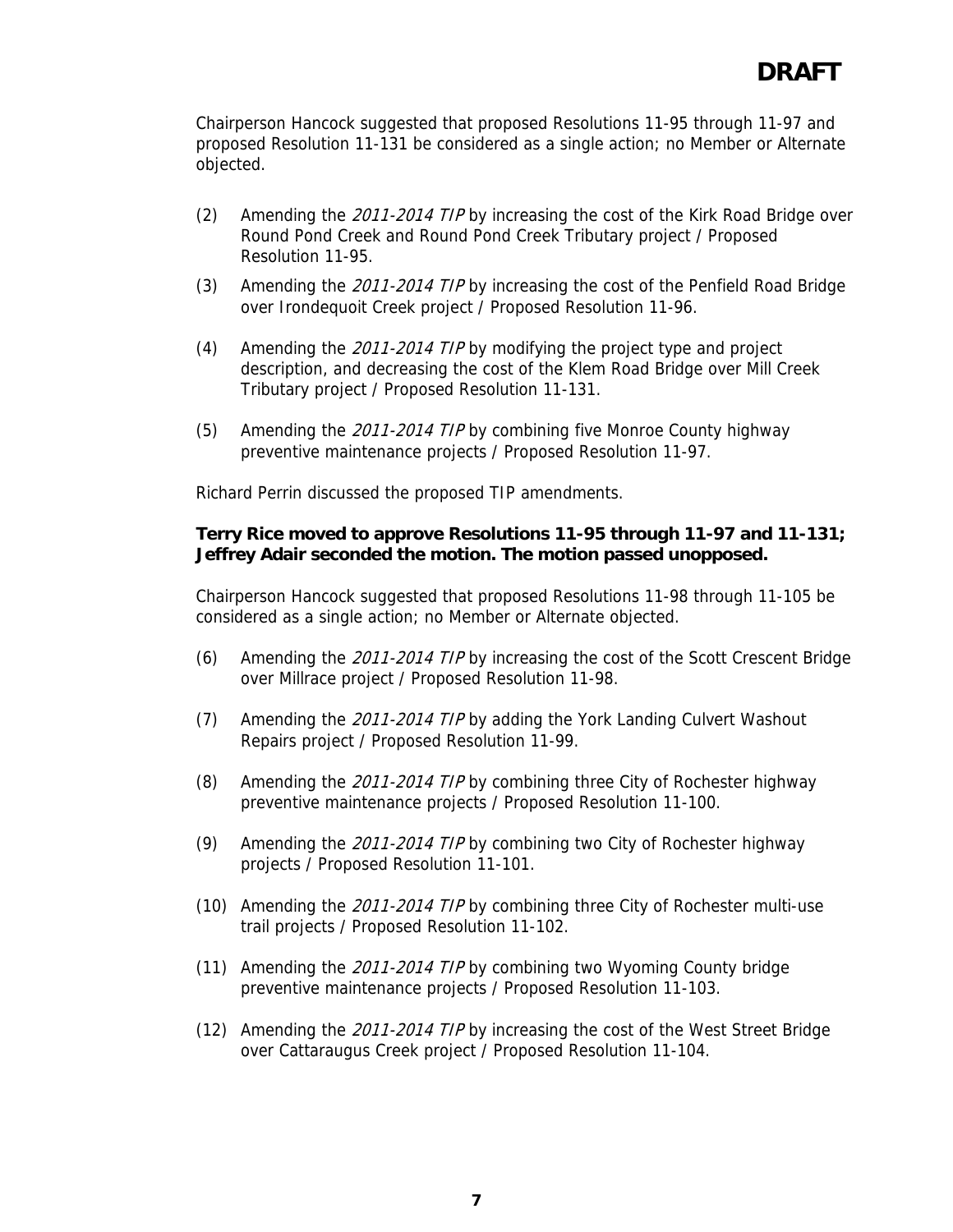(13) Amending the 2011-2014 TIP by modifying the scope and description of the High Risk Rural Road Improvement in Wyoming County project / Proposed Resolution 11-105.

Richard Perrin discussed the proposed TIP amendments.

## **Dorothy Huber moved to approve Resolutions 11-98 to 11-105; Daniel Hallowell seconded the motion. The motion passed unopposed.**

Chairperson Hancock suggested that proposed Resolutions 11-106 to 11-128 be considered as a single action; no Member or Alternate objected.

- (14) Amending the 2011-2014 TIP by reinstating six railroad crossing projects / Proposed Resolution 11-106.
- (15) Amending the 2011-2014 TIP by adding nine railroad crossing projects / Proposed Resolution 11-107.
- (16) Amending the 2011-2014 TIP by modifying the source of a portion of the funding for the I-590 Interchange at Winton Road project / Proposed Resolution 11-108.
- (17) Amending the 2011-2014 TIP by decreasing the cost of the I-490 Bridge over Marsh Road project / Proposed Resolution 11-109.
- (18) Amending the 2011-2014 TIP by increasing the cost of the Rt. 64 over Irondequoit Creek project / Proposed Resolution 11-110.
- (19) Amending the 2011-2014 TIP by decreasing the cost of the Rt. 98 at Genesee Rd. in Wyoming County project / Proposed Resolution 11-111.
- (20) Amending the 2011-2014 TIP by a decreasing the cost of the Rt. 33A Bridge over Black Creek project / Proposed Resolution 11-112.
- (21) Amending the 2011-2014 TIP by decreasing the cost of the ITS Operations project / Proposed Resolution 11-113.
- (22) Amending the 2011-2014 TIP by adding the Route 590 ITS Improvements Part I project / Proposed Resolution 11-114.
- (23) Amending the 2011-2014 TIP by adding the Route 590 ITS Improvements Part II project / Proposed Resolution 11-115.
- (24) Amending the 2011-2014 TIP by deleting the Underwater Bridge Inspection (2014) project / Proposed Resolution 11-116.
- (25) Amending the 2011-2014 TIP by decreasing the cost of the Geneva Park & Ride, Intersection of Rt. 14 and the Thruway project / Proposed Resolution 11-117.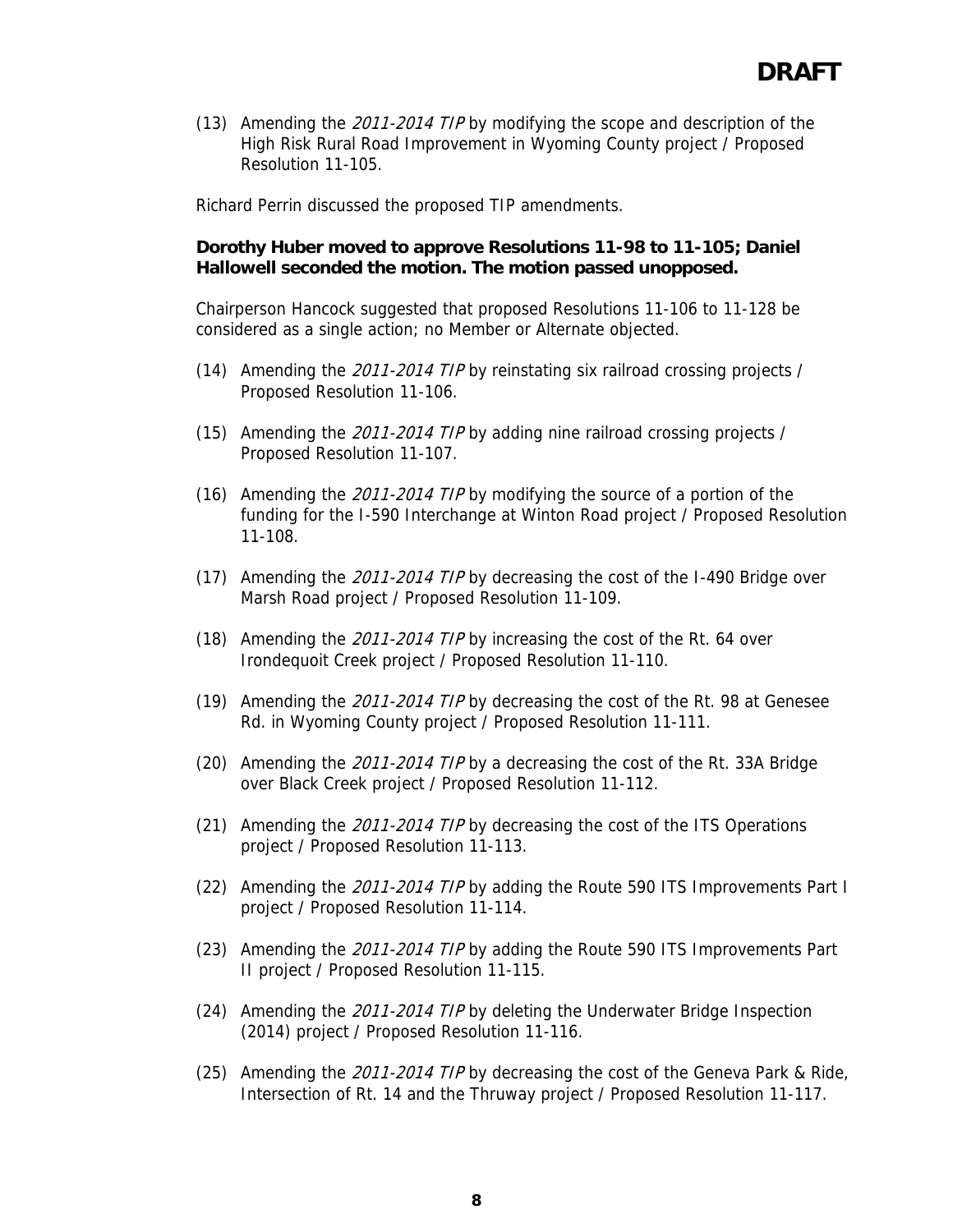- (26) Amending the 2011-2014 TIP by increasing the cost and modifying the scope of the Canandaigua Road Bridge over the Erie Canal project / Proposed Resolution 11-118.
- (27) Amending the 2011-2014 TIP by advancing phases of the Rt. 390 Ramp Bridge over Rts. 104 and 390 project / Proposed Resolution 11-119.
- (28) Amending the 2011-2014 TIP by deleting the Hindsburg and Allens Rd. Canal Bridges project / Proposed Resolution 11-120.
- (29) Amending the 2011-2014 TIP by decreasing the cost of the Highway Safety Improvement Block Program project / Proposed Resolution 11-121.
- (30) Amending the 2011-2014 TIP by increasing the cost of the Rt. 251 Rehabilitation project / Proposed Resolution 11-122.
- (31) Amending the 2011-2014 TIP by decreasing the cost of the Rt. 590 Bridges over Rt. 941V (Blossom Rd.) project / Proposed Resolution 11-123.
- (32) Amending the 2011-2014 TIP by increasing the cost of the Route 590 and Route 104 Bridge Repairs project / Proposed Resolution 11-124.
- (33) Amending the 2011-2014 TIP by increasing the Federal share of the Rt. 33 from Marway Circle to the Canal MbC project / Proposed Resolution 11-125.
- (34) Amending the 2011-2014 TIP by decreasing the cost of the Rt. 18 over Moorman Creek project / Proposed Resolution 11-126.
- (35) Amending the 2011-2014 TIP by increasing the cost of the I-390 Rest Areas project / Proposed Resolution 11-127.
- (36) Amending the 2011-2014 TIP by advancing phases of and increasing the cost of the Underwater Bridge Inspection (2012) project / Proposed Resolution 11-128.

Richard Perrin discussed the proposed TIP amendments.

#### **Daniel Hallowell moved to approve Resolutions 11-106 to 11-128; Mitchell Rowe seconded the motion. The motion passed unopposed.**

(37) Amending the 2011-2014 TIP by increasing the cost of the Replace 5 RTS Transit Buses (FFY 2010) project / Proposed Resolution 11-129.

Richard Perrin discussed the proposed TIP amendment.

#### **Thomas Pericak moved to approve Resolution 11-129; Daniel Hallowell seconded the motion. The motion passed unopposed.**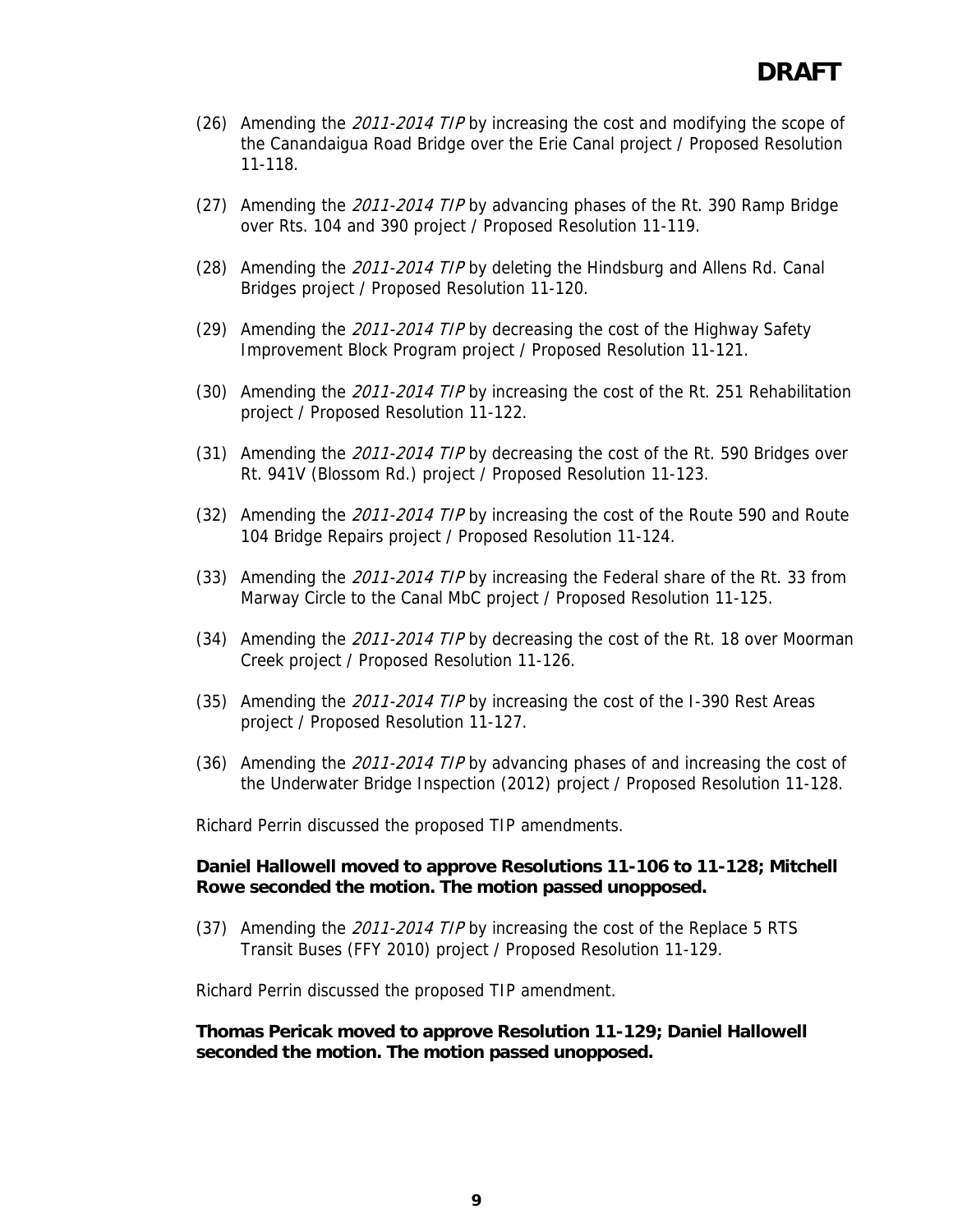# **7. New Business**

a. City of Rochester Transportation Investments Generating Economic Recovery (TIGER) Discretionary Grants Funding Application Request / Proposed Resolution 11-132.

Richard Perrin noted that the City of Rochester is making an application for the third round of TIGER Discretionary Grants Funding. Paul Holahan discussed the city's proposal to raise the southeast portion of the Inner Loop.

Richard Perrin noted that the LRTP 2035 includes this project as an Illustrative Project. Richard also noted that the Board's previous endorsement of the I-390 at Kendrick Road Project is proposed to serve as the template for this endorsement, if approved.

Daniel Hallowell noted that New York State is not going to resubmit the I-390 at Kendrick Road proposal, but it does intend to submit for other projects. Daniel stated that NYSDOT is supportive of the Inner Loop proposal if new funding becomes available and noted that NYSDOT has already had some preliminary discussions on land transfers that relate to the city's proposal.

Terry Rice noted that the second round of TIGER funding precluded the resubmitting of prior project proposals and asked if there was a similar prohibition on round three. Richard Perrin and Daniel Hallowell both stated that they were not aware of a similar prohibition for the third round of TIGER funding.

Terry Rice commented that if NYSDOT-Main Office is not submitting another application for the I-390 at Kendrick Road Project, then the state should fund the project with other resources.

Ed Muszynski asked for clarification on the extent of the project. Paul Holahan responded that it includes less than half of the Inner Loop and that the volumes on the north side of the Inner Loop preclude that section's conversion to an at-grade facility.

# **Mitchell Rowe moved to approve Resolution 11-132; Edward Muszynski seconded the motion. The motion passed unopposed.**

## **8. Next Meeting**

The next GTC Board meeting will be held Thursday December 8, 2011 at 8:30 a.m. at the Radisson Hotel, 175 Jefferson Road, in Henrietta.

## **9. Adjournment**

The meeting adjourned at 9:30 a.m.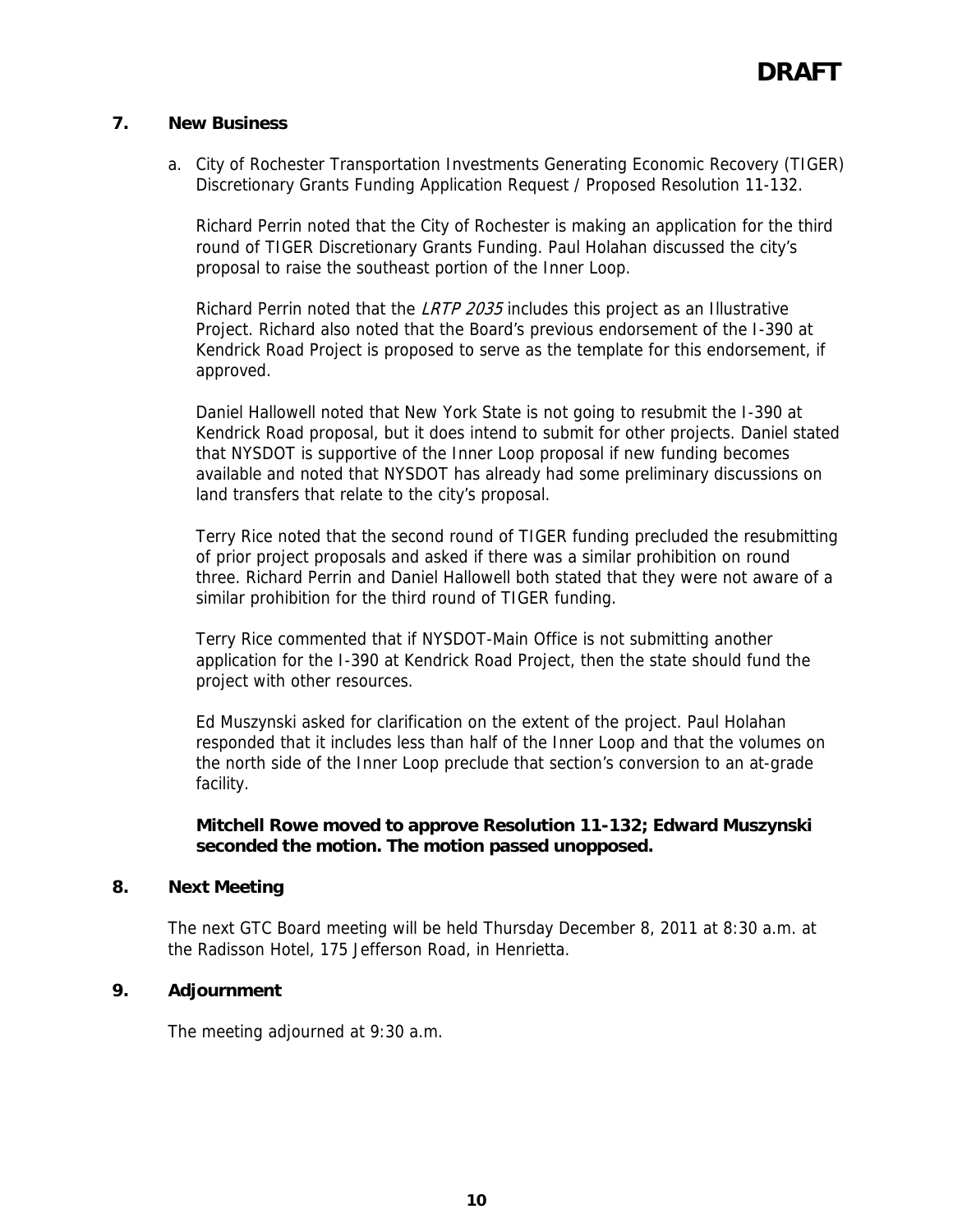#### **GENESEE TRANSPORTATION COUNCIL PLANNING COMMITTEE MEETING Ebenezer Watts Conference Center Rochester, New York**

#### **October 13, 2011**

#### PLANNING COMMITTEE MEMBERS PRESENT

James Fletcher, Monroe County – At Large Erik Frisch, City of Rochester – At Large Todd Gadd, Wyoming County Tom Goodwin, Monroe County Planning Board Andrea Guzzetta, Rochester City Council Daniel Hallowell, New York State Department of Transportation (NYSDOT) – Region 4 Scott Leathersich, Monroe County – At Large (Vice Chairperson) Terrence J. Rice, Monroe County Kevin Rooney, Wayne County David Zorn, Genesee/Finger Lakes Regional Planning Council (G/FLRPC)

#### ALTERNATE REPRESENTATIVES PRESENT

David Cook, Rochester Genesee Regional Transportation Authority (RGRTA), representing William **Carpenter** Don Higgins, Livingston County, representing Angela Ellis

James McIntosh, City of Rochester, representing Paul Holahan

#### PLANNING COMMITTEE MEMBERS ABSENT AND UNREPRESENTED

Robert Colby, Monroe County Robert Griffith, Federal Highway Administration (FHWA) Timothy Hens, Genesee County Kristen Mark Hughes, Ontario County (Chairperson) Peter McCann, Monroe County Supervisors' Association Edward Muszynski, Empire State Development Corporation C. Mitchell Rowe, Seneca County Henry Smith, Jr., Orleans County Steven Urlass, Federal Aviation Administration (FAA) (Vacant), Federal Transportation Administration (FTA) (Vacant), NYS Department of Environmental Conservation (NYSDEC) (Vacant), Rochester City Planning Commission (Vacant), Yates County

#### OTHERS IN ATTENDANCE

Joseph Bovenzi, GTC staff James Hoffman, Wayne County Board of Supervisors Sally Kuzon, City of Batavia Richard Perrin, GTC staff John Polimeni, New York State Department of Transportation (NYSDOT) – Region 4 James Stack, GTC staff Robert Torzynski, GTC staff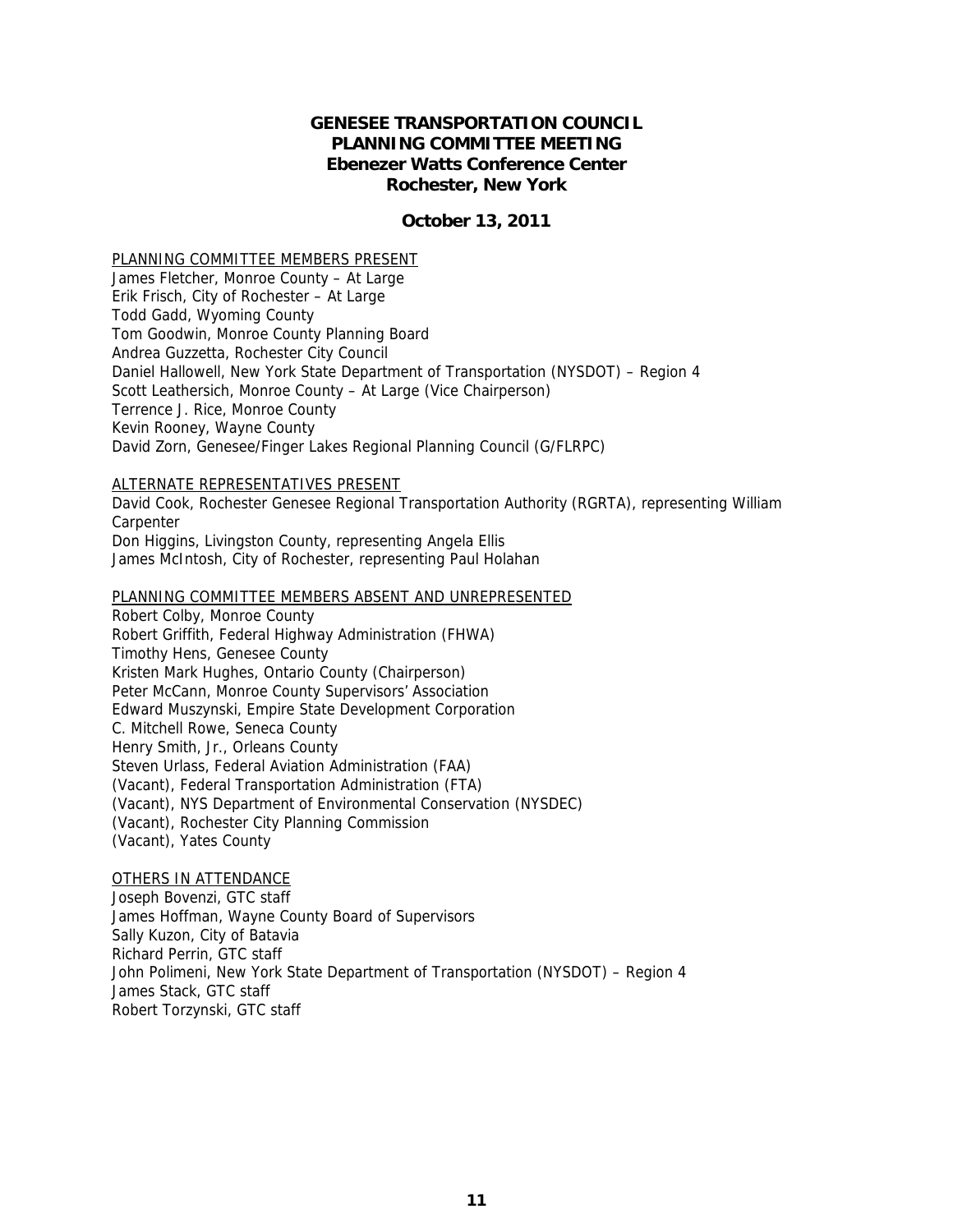# **1. Call to Order & Introductions**

The meeting was called to order at 10:06 a.m. Scott Leathersich welcomed everyone and Members, Alternates, and others present introduced themselves.

#### **2. Public Forum**

No one from the public spoke during the Public Forum.

Scott Leathersich suggested that the agenda be revised to move item 5.a.2., action concerning the acceptance of the report, Route 104 Corridor Trail Feasibility Study, forward in order to accommodate the Committee's guests. No Member or Alternate objected.

#### **5. Action Items**

- a. Recommendations to the GTC Board concerning accepting submission of reports as evidence of completion of various UPWP tasks
- 2. Action concerning **recommending the acceptance of the report, Route 104 Corridor Trail Feasibility Study as evidence of completion of a component of UPWP Task 6510** / Proposed Council Resolution 11-134

James Hoffman reported that this study is for a 17.4 mile-long multi-use trail that will run along NYS Route 104 from Webster to Sodus. EDR served as the consultant on this project and the county and towns are very pleased with the results. Two public meetings were held, and there were no adverse public reactions to the project. The report's study area is extensive and covers about 300 parcels and 18 intersections.

The consultants developed two possible alternative routes for the trail: the first is parallel to NYS Route 104 and the second follows the railroad tracks that run through the study area. Rochester Gas and Electric (RG&E) owns the track right-ofway and Ontario-Midland Railroad Corporation leases the tracks from RG&E. Developing the trail may require expanding the railroad right-of-way in certain locations. The sections of the trail in each town can be built individually and linked together in the future. The town supervisors in the study area support this report, and will begin implementation when funds are available.

Terry Rice stated that within Monroe County RG&E owns the railroad right-of-way. The section east of the XEROX campus is still an active railroad; the section west of the campus is abandoned and will be transferred to the Town and Village of Webster. The tracks will be left in place when ownership is transferred. However, the Town and Village are pursuing development of a multi-use trail on this portion.

# **Kevin Rooney moved to recommend approval of the Route 104 Corridor Trail Feasibility Study; Jim Fletcher seconded the motion. The motion passed unopposed.**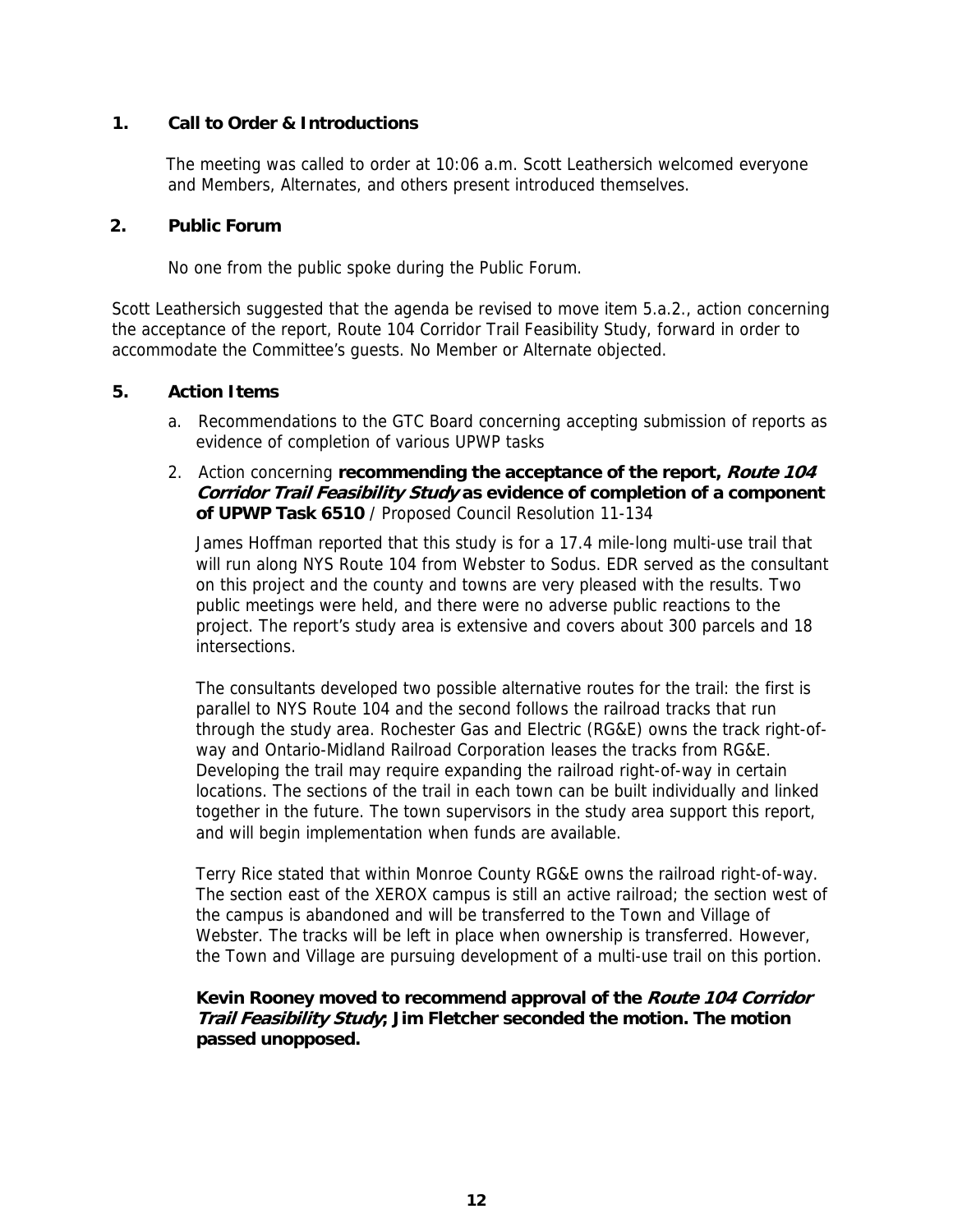Scott Leathersich suggested that the committee discuss item 5.a.1 in order to finish the discussion of reports submitted as evidence of completion of UPWP tasks. No Member or Alternate objected.

1. Action concerning **recommending the acceptance of the Cluster Development Enhancement Feasibility Study as evidence of completion of UPWP Task 5375** / Proposed Council Resolution 11-133

Richard Perrin reported that the Acting Director of the Wayne County Planning Department, Ora Rothfuss, could not be in attendance at this meeting. Based on discussions with him, Richard agreed to present the study to the committee. This study was prepared for western towns of Wayne County where the most significant residential development is occurring. The study's purpose was to evaluate the feasibility of residential cluster subdivision projects.

Cluster development can protect farmland, preserve open space, and maximize infrastructure use. Current development patterns result in new construction that is typically strung-out along road frontages with multiple curb cuts, which can make farming operations more difficult. One key issue that the study addresses is the lack of understanding of cluster subdivision techniques by local landowners who may be interested in developing their properties. The study recommends establishing a Residential Cluster Development Agency to provide support to landowners and local governments in developing cluster subdivisions.

The study was overseen by a Project Advisory Committee consisting of the Wayne County Planning Department, the Towns of Macedon, Ontario, and Walworth, and Genesee Transportation Council. The study includes three hypothetical cluster development scenarios and was funded with \$16,000 in UPWP funds.

Tom Goodwin asked if the Residential Cluster Development Agency would be sponsored by the county. Richard replied that the report does not specify who would sponsor the Agency but leaves it flexible.

**Erik Frisch moved to recommend approval of the Cluster Development Enhancement Feasibility Study; Daniel Hallowell seconded the motion. The motion passed unopposed.**

## **3. Approval of Minutes**

**Tom Goodwin moved for approval of the minutes from the August 11, 2011 Planning Committee meeting; Andrea Guzzetta seconded the motion. The minutes were approved as presented.** 

## **4. Reports on UPWP Projects and Other Activities**

a. Reports on UPWP Projects and Other Activities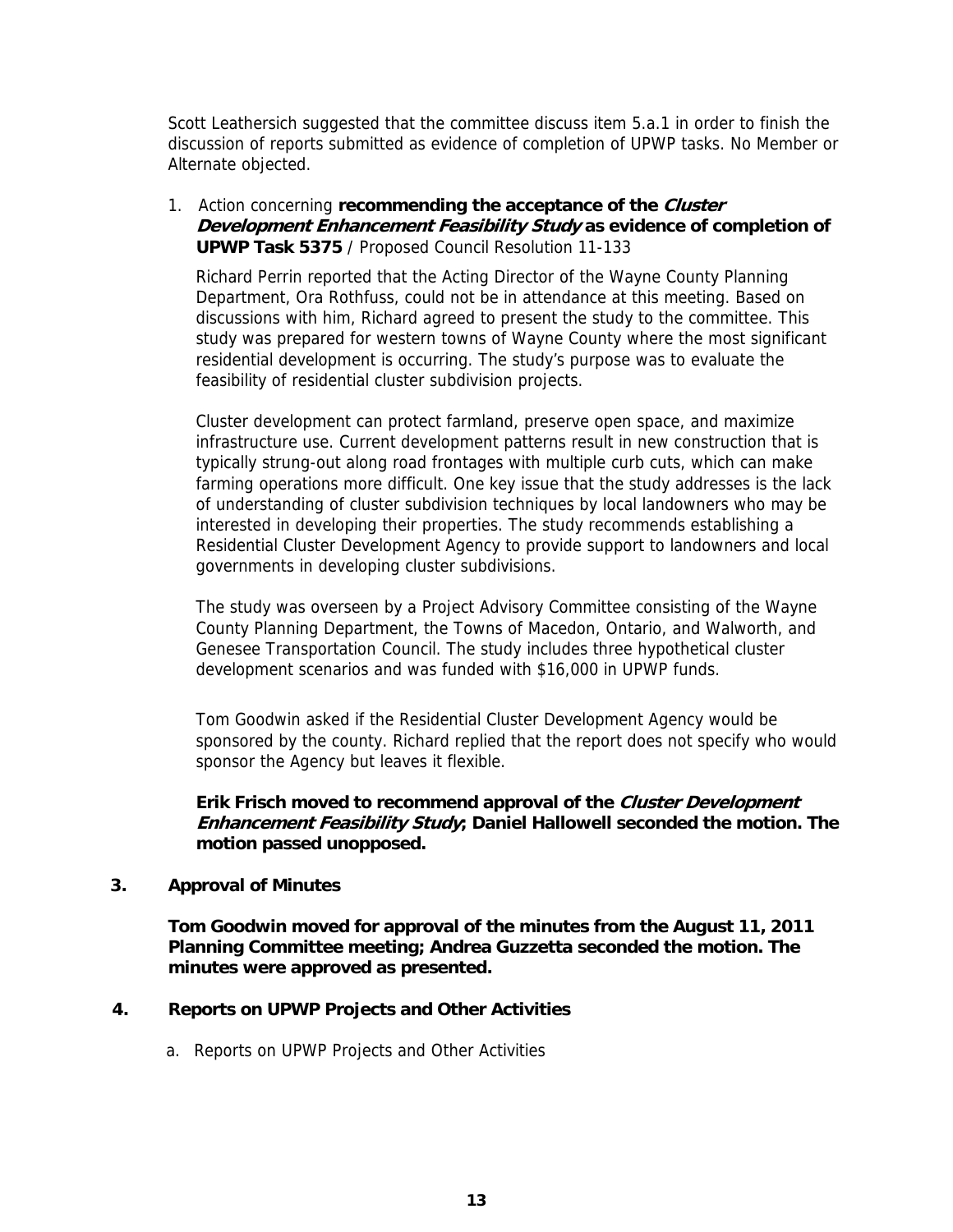GTC

Richard Perrin reported:

- The Supplemental Professional Services Database Programming project was accepted by the GTC Board at its June 16 meeting.
- GTC staff continue to monitor developments related to the next surface transportation authorization legislation. GTC staff is working with other Metropolitan Planning Organizations (MPOs) and NYSDOT on a committee to identify ways to collaborate on data collection and issues of statewide significance. GTC staff continues to keep the Regional Working Group apprised of opportunities related to positioning the region to access funding for the implementation of sustainability initiatives.
- The Long Range Transportation Plan for the Genesee-Finger Lakes Region 2035 (LRTP 2035) was adopted by the GTC Board at its June 16 meeting. GTC staff is continuing the development of monitoring report to track progress in advancing the recommendations of the LRTP 2035.
- GTC staff is working with other MPOs and partners at the state and federal levels on determining how to best address climate change through mitigation and adaptation initiatives. GTC staff participated in a Federal Highway Administration (FHWA) workshop on the impacts of climate change on transportation systems and is participating in two national initiatives with FHWA and AMPO.
- The GTC Household Travel Survey has been distributed to 48,000 households in the Rochester Transportation Management Area over the past four weeks. GTC staff and the consultant are monitoring the response rate and addressing comments received from the public in a timely and professional manner. Between 3,000 and 3,500 returned surveys are needed for a statistically valid survey.
- The Intelligent Transportation Systems (ITS) Strategic Plan for Greater Rochester was adopted by the GTC Board at its June 16 meeting. GTC staff is conducting an assessment of how the Transportation Management Committee can be improved as well as advancing the development of a Regional Concept of Transportation Operations in cooperation with transportation, law enforcement, and other interested agencies.
- The revised scope of work for the Diversion Route Planning Initiative was transmitted to the consultant on September 23 and they are reviewing it and will provide feedback.
- The Priority Trails Advancement Program consists of two projects. The NYS Route 104 - Ontario to Sodus Trail was presented earlier in the meeting. The Steering Committee for the Pultneyville to Marion Trail Feasibility Study met on October 3 and outreach to affected landowners is occurring.
- The update of the Congestion Management Process (CMP) is included in the LRTP 2035 that was adopted by the Board on June 16.
- The second round of travel time data was accepted by the GTC Board at its June 16 meeting.GTC staff has determined that the purchase of archived data will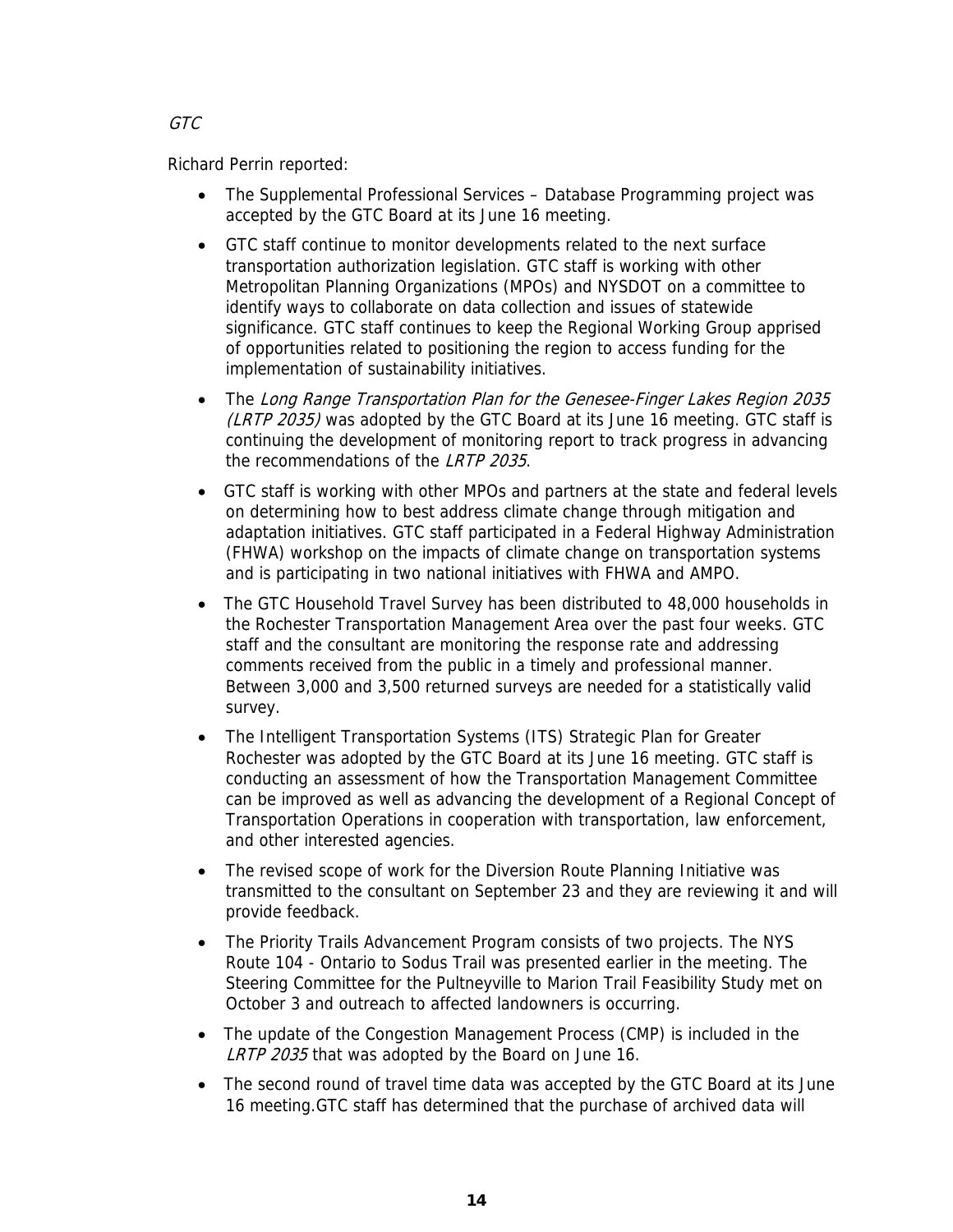provide better information and be more cost-effective than the current methodology.

- The draft version of the Greater Rochester Regional Commuter Choice Program website has been reviewed and a marketing plan is being developed as part of the public roll out. This roll out will include promotional materials for commuters and businesses, a press conference, and other outreach activities.
- The Coordinated Public Transit/Human Services Transportation Plan was accepted by the GTC Board at the September 8 meeting.
- Public meetings for the Regional Goods Movement Strategy were held on September 26 and the third Steering Committee meeting has been scheduled for November 17. The needs assessment, including performance measures, is being finalized and a listing of proposed projects, programs, and regulatory changes is being developed for review by the Steering Committee.

David Cook asked what the response rate for the Household Travel Survey was. Richard replied that survey responses were on pace, about 6.5 percent to 7 percent, for a sufficient response. David commented on the need to update the carpool/rideshare signs that are still in place along the region's expressways. Since route-matching will replace the rideshare program, he observed that a decision needs to be made on what will happen to those signs.

Richard Perrin responded that there are on-going conversations with the respective agencies and that the phone number would no longer be promoted. Daniel Hallowell stated that advertising for 511NY could be installed in place of the old rideshare signs. Terry Rice noted that the first step is to determine the present locations of the rideshare signs.

## G/FLRPC

Dave Zorn reported:

- The 2010 Census TAZ Analysis is complete.
- The 2010 Regional Land Use Monitoring Report is complete and municipalities have been notified of its availability.

## Livingston County

Don Higgins reported:

- Field work for the Safe Passing Zone study is nearly complete.
- The consultant selection team for the Livingston County Transportation Connectivity Plan will be interviewing four firms tomorrow and expects to bring on a consultant by the end of October.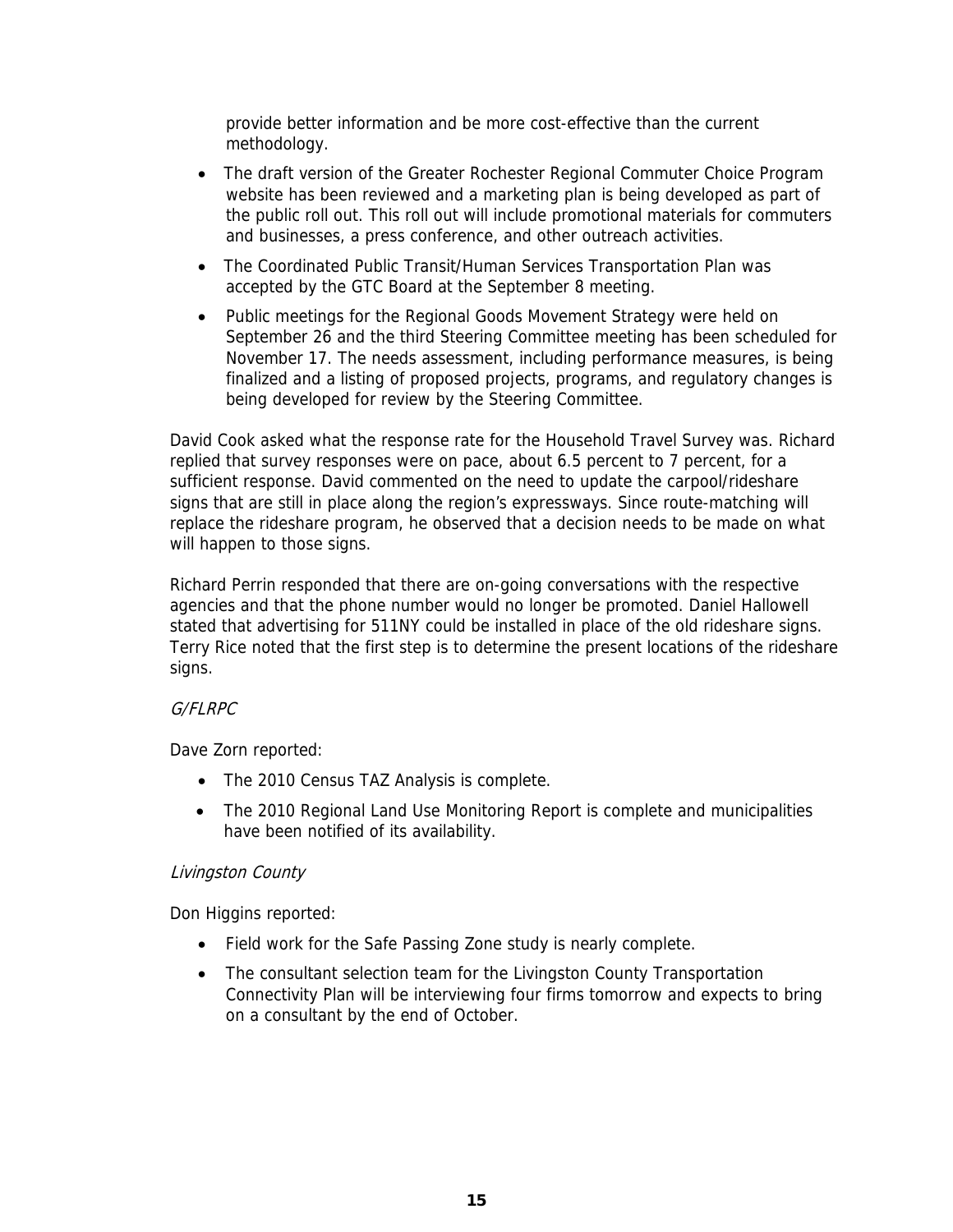## Monroe County

Tom Goodwin reported:

• The 2010 Monroe County Land Use Monitoring Report was accepted by the GTC Board at the September 8 meeting.

Terry Rice reported:

- The Audible Tactile Survey was accepted by the GTC Board at its June 16 meeting.
- The Monroe County Vertical Curve Safety Study was accepted by the GTC Board at its September 8 meeting.
- Data collection for the Monroe County Sign Inventory Location Upgrade is complete and being integrated into the project database.
- Hunt Engineers has been selected as the consultant for the Monroe County Horizontal Curve Study and the project scope is being developed.
- Two more locations for the Monroe County High Accident Location Program have been completed. The project is 47 percent complete.
- Approval from the county legislature for the Monroe County Accident Rate Database GIS Conversion project was obtained on October 11. Work on this project will begin later in October.

#### Ontario County

Richard Perrin reported:

• The Scope of work for the Routes 5 & 20 and State Route 364 Multi-Modal Study is being developed for Planning Committee consideration.

## City of Rochester

Erik Frisch reported:

- The second public meeting for the Center City Tourist/Visitor Circulation and Pedestrian Wayfinding Study has been held and a project advisory committee meeting will be held next week.
- The Center City Circulator Study is complete.
- A public meeting on the City of Rochester Urban Trail Linkages Feasibility Study was held last week. Policy changes at the Eastman Business Park (EBP) may preclude constructing a trail through EBP. The consultant is exploring alternative alignments.
- Neighborhood interviews for the Susan B. Anthony Neighborhood Parking and Circulation Study are being conducted with six of twelve done. A final public meeting will be held in early-November.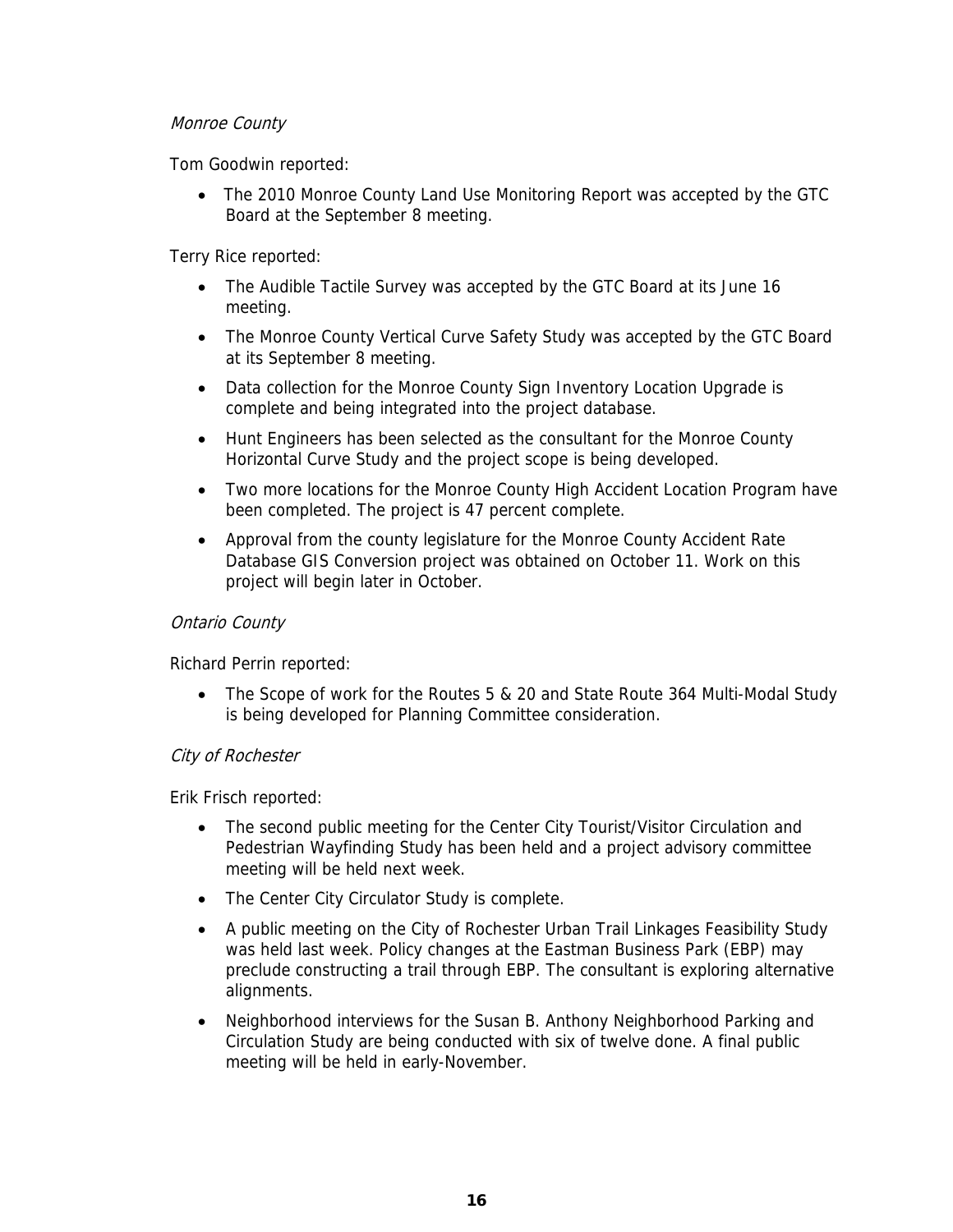- The revised Draft Future Conditions Report for the St. Paul and North Clinton Two-Way Conversion Study will be distributed to the Project Advisory Committee this week. The first public meeting was postponed until alternatives have been developed to which the public can react.
- A draft traditional scope of work for the Mt. Read Boulevard Corridor Study is being developed by the City. The City and GTC are working in partnership with XEROX research and development personnel to determine if they would emphasize different aspects of the project than is traditionally done. The thought is to determine if a new study approach can achieve better results.

# RGRTA

David Cook reported:

- The consultant is finalizing a draft of Phase I of the Suburban Transit Station Study. The first public meeting is expected in December.
- There is no progress to report on the RTS Signal Prioritization Study.
- There is no progress to report on the RGRTA Transit-Supportive Development Guidelines project.
- The RGRTA Route Analysis project is ongoing.

## Wayne County

Kevin Rooney reported:

- The Cluster Development Enhancement Project Feasibility Study was discussed earlier in this meeting.
- The Wayne County Safe Passing Zone Survey is complete.

## Other Agencies

Richard Perrin reported:

- The second Steering Committee meeting for the Auburn Trail/Ontario Pathways Trail Connection Feasibility Study was held on August 29 and the first public meeting was held September 14.
- There is no progress to report on the Irondequoit Seneca Multi-Use Trail Feasibility Study.
- Bergmann Associates with Steinmetz Planning Group and Razak Associates was selected as the preferred consultant for the Black Creek Stream Corridor Trail Feasibility Study. A contract for this project is being developed.
- The draft Genesee County Central Corridor Plan will be considered by the Town Board on October 19 and will be presented at the November 10 Planning Committee meeting.
- There is no progress to report on the Victor Transportation Systems Plan.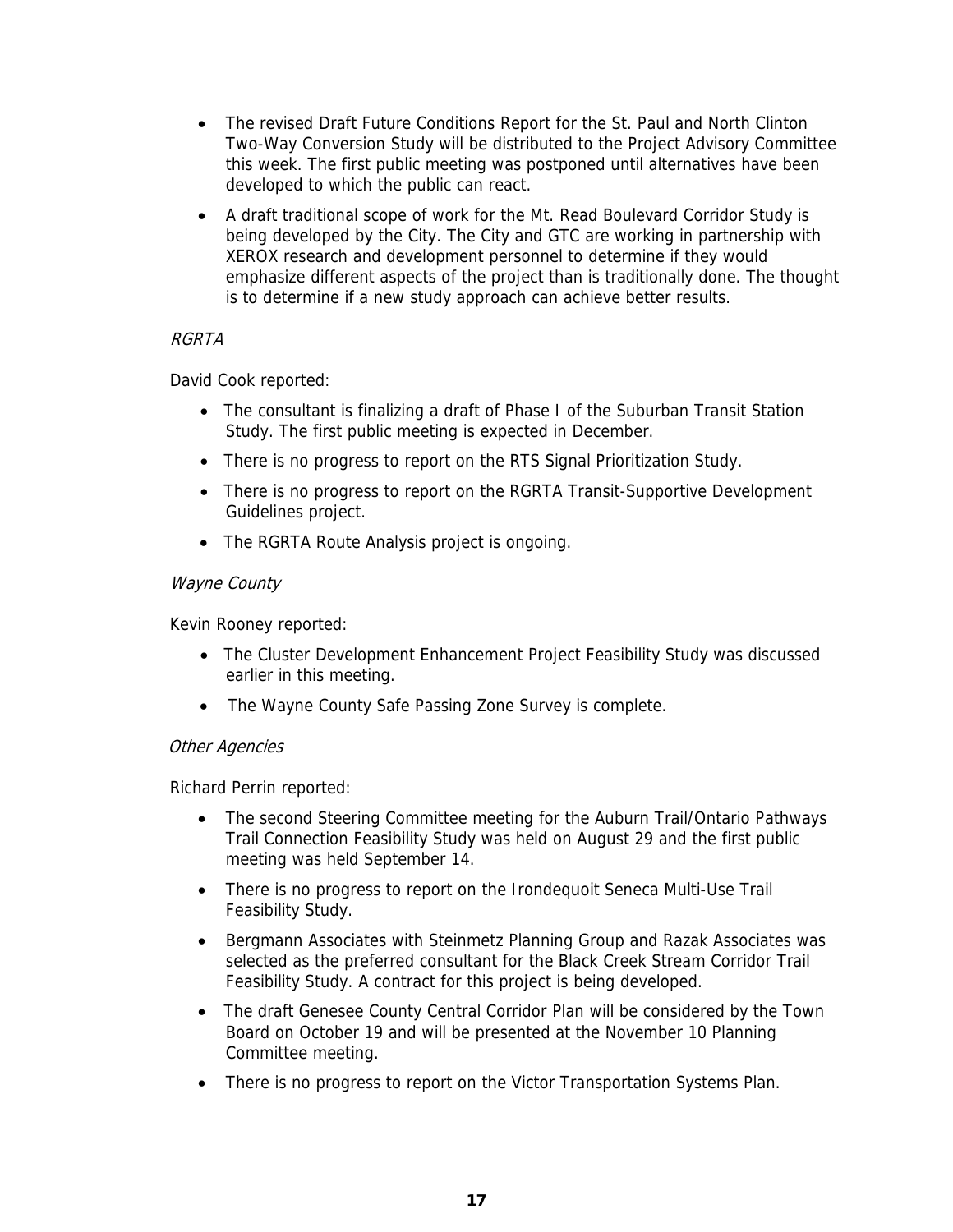- The Consultant Selection Committee for the Brighton Bicycle and Pedestrian Trail Plan met on August 12 and conducted interviews on September 7 and 9. EDR Companies with SRF Associates and Sprinkle Consulting were selected as the preferred consultant team. A contract is being developed.
- b. Any Other Old Business or Announcements

Richard Perrin announced the following GTC Board appointments:

- James Redmond, Chairman of the Rochester Genesee Regional Transportation Authority Board of Commissioners, has designated Bill Carpenter as his alternate to the GTC Board.
- Thomas J. Madison, Jr., by his appointment as Acting Executive Director of the New York State Thruway Authority, is now a voting member of the GTC Board.
- Jonathan McDade, by his appointment as Federal Highway Administration-New York Division Administrator, is now a non-voting member of the GTC Board.

Richard Perrin noted that the FY 2012-2013 Unified Planning Work Program (UPWP) Call for projects was issued on Friday, September 16. An applicant workshop was held on Wednesday, September 28 at Henrietta Town Hall with six potential project sponsors attending.

GTC staff held a brainstorming session on October 6 to identify potential requests for professional services. Staff will meet internally over the next few days to identify which projects to submit applications for consideration in next year's Unified Planning Work Program (UPWP).

Project proposals are due Friday, October 21. The first meeting of the UPWP Development Committee to review the proposals submitted will be held following next month's Planning Committee meeting on November 10. Staff has received positive feedback regarding the new Call for Projects package, particularly the section on the selection process and criteria.

Terry Rice asked Richard how the UPWP scoring system will be used. Richard replied that GTC staff will evaluate the proposals and provide tiered lists based on this evaluation to the UPWP Development Committee (UDC) to inform their deliberations. Richard noted that unless GTC receives more applications than are expected the evaluation and tiered lists will be ready by the first UDC meeting on November 10.

1. Proposed federal legislation update and discussion

Richard Perrin provided the following report:

On September 16, Congress extended the Safe, Accountable, Flexible, Efficient Transportation Equity Act: A Legacy for Users (SAFETEA-LU) through March 31, 2012. The legislation that extended SAFETEA-LU included extensions of the federal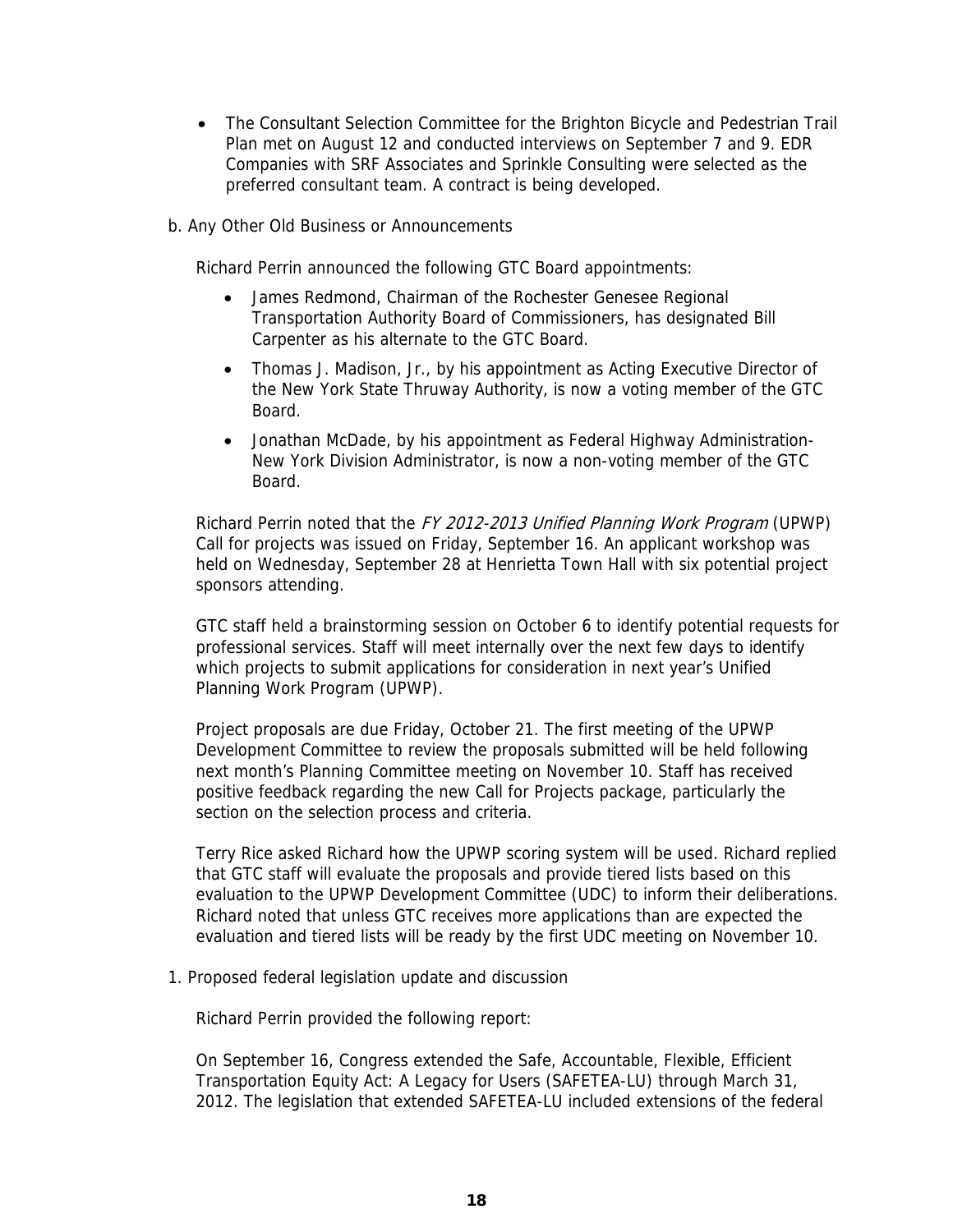motor fuel excise taxes and the Federal Aviation Administration authorization. This is a "clean extension" in that there are no changes to programs or initiatives in the legislation and the previous year's funding level is prorated to one-half year. House of Representatives Transportation and Infrastructure (T&I) Committee Chairman John Mica has stated that this extension of SAFETEA-LU (the eighth) is the last that the Committee will consider and that a new bill needs to be enacted by the time the extension expires.

Major developments related to the next authorization include:

- House leadership has given permission to Chairman Mica to identify additional revenues for the six-year T&I Committee proposal. Reports are that the amount to be identified would be approximately \$15 billion more annually so long as it does not include an increase in motor fuel excise taxes. One option that is being explored is working with the oil and gas industry to collect royalties or fees in exchange for expanded drilling leases. If the additional revenues could be identified in the amount of \$15 billion per year, it would allow the federal-aid highway program to remain at Federal Fiscal Year (FFY) 2011 levels.
- In the Senate, Environment & Public Works Committee Chairwoman Barbara Boxer has stated that she expects the Committee to release a draft by the end of this month. Chairwoman Boxer continues to work with the Senate Finance Committee to identify an additional \$12 billion for a two-year bill that currently maintains existing funding levels and with the added revenues of six billion dollars per year would represent an approximately 12 percent increase in funding.
- There has been no significant action by the White House as they continue to advocate for the American Jobs Act, which would provide similar (if not identical) amounts in Federal highway and transit formula-based apportionments to those included in the American Recovery and Reinvestment Act of 2009.

The Appropriations committees of both the House and Senate have "reported out" their FFY 2012 spending bills. The House Appropriations Committee bill cuts spending on highways and transit to conform to the House budget resolution making \$27 billion available for highways, \$5.2 billion for transit formula/bus grants and, \$1.5 billion for transit capital investments. Meanwhile the Senate Appropriations Committee proposes funding the programs at current levels of \$41.1 billion for highways (which includes safety money that is set-aside for safety program outside of the Federal Highway Administration), \$8.2 billion for transit formula/bus grants and, \$1.9 billion for transit capital investments. Congress has until November 18 to pass all spending bills (most likely in one big omnibus bill or several "mini-buses") or pass another Continuing Resolution.

## **5. Action Items**

# b. Action concerning **approving the Draft Revised 2011-2014 Transportation Improvement Program Project List for Public Review**

Richard Perrin provided the following report: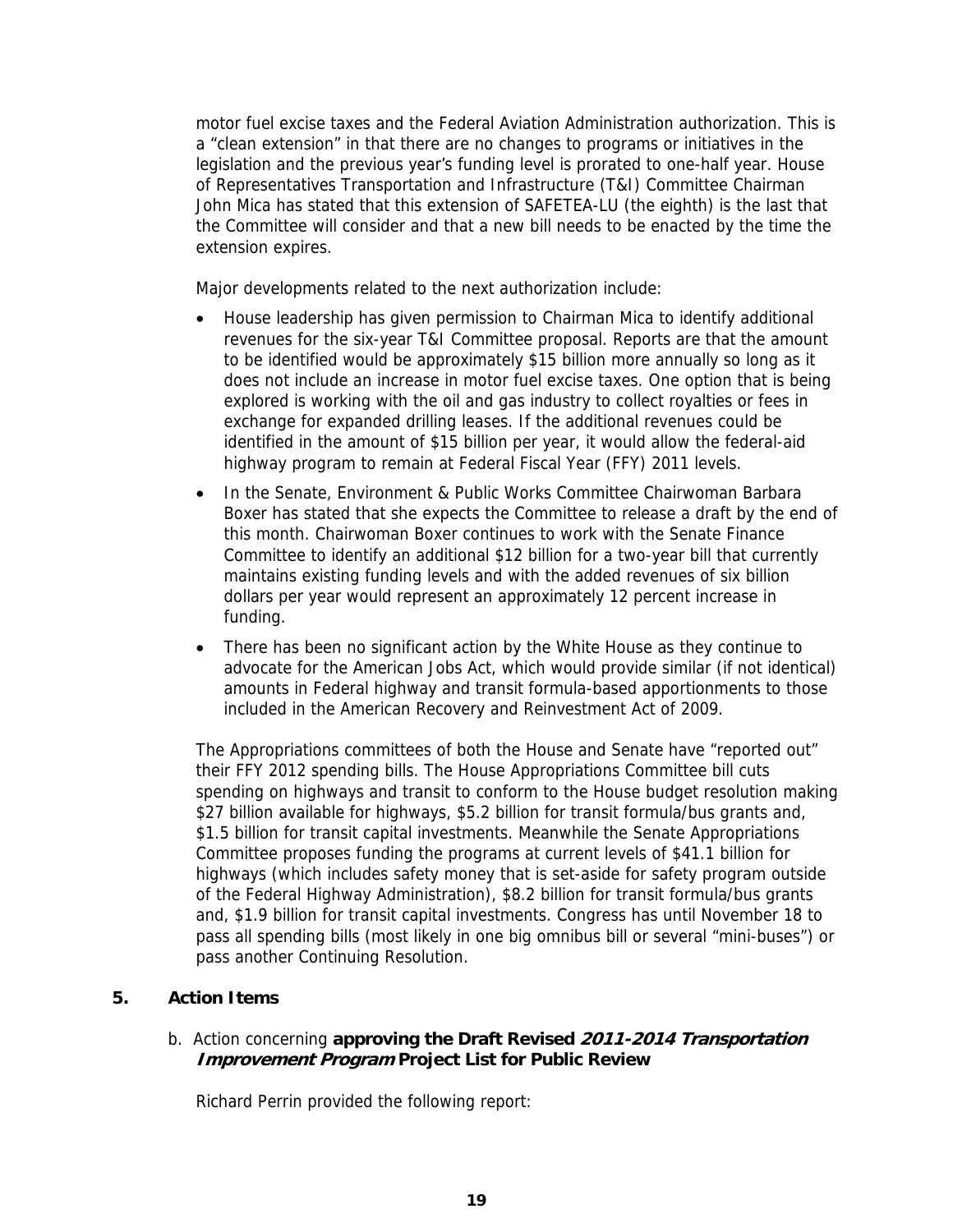As discussed at the August 11 Planning Committee meeting, NYSDOT has produced new planning targets of reasonably-expected federal funds for the remainder of the time period covered by the GTC 2011-2014 Transportation Improvement Program (TIP) and the Statewide Transportation Improvement Program (STIP). These revised planning targets replace those provided in December 2009 that were used to develop the 2011-2014 TIP. At that time, it was fully anticipated that a new federal surface transportation authorization would be enacted by FFY 2012 and would include increases similar to those between previous and successive authorizations. A new authorization has not been enacted and, based on discussions in Congress about associated funding levels, it does not appear that increases in funding consistent with the recent past are likely.

GTC staff has worked with the TIP Development Committee to reprogram FFYs 2012 through 2014 within the limits of the reduced anticipated funding. The major steps were to:

- 1. Concur on revised inflation factors to ensure all projects are presented in year of expenditure dollars.
- 2. Contact project sponsors about voluntary deferral and removal of projects.
- 3. Produce the list of projects to be considered.
- 4. Develop an Initial Draft Program for TDC consideration and comment.
- 5. Develop a Revised Draft Program for Planning Committee consideration and comment.

Based on any changes made by the Committee at this meeting, GTC will issue the Revised Draft Program for 30-day public review beginning October 14 and running through November 15. Because this is not a new TIP, GTC is not required to provide public review opportunities beyond those typically conducted for other TIP amendments, which includes posting to the GTC website upon recommendation to the Board by the Planning Committee. However, given the significant reduction in reasonably-expected funds and the necessary deferral of projects to FFY 2015 and beyond, GTC staff has proposed and the GTC Board has agreed that it is in the best interest of the community to conduct a public review similar to that done for the development of a new TIP.

Accordingly, a legal notice will be published in the *Democrat & Chronicle*, a direct notice of the public review period is being sent to the organizations included in the GTC Environmental Justice database, and four public meetings have been scheduled for Tuesday, October 18 in Rochester City Council Chambers, Thursday, October 20 at Henrietta Town Hall, Monday, October 24 at Ogden Town Hall, and Tuesday, November 1 at the Perinton Community Center. GTC staff will review the public comments received to-date at the November 10 Planning Committee meeting.

If it is determined that public comments warrant revisions to the program that is approved for public review today, an additional 10-day public review period will be conducted from November 18 to November 28 and a special Planning Committee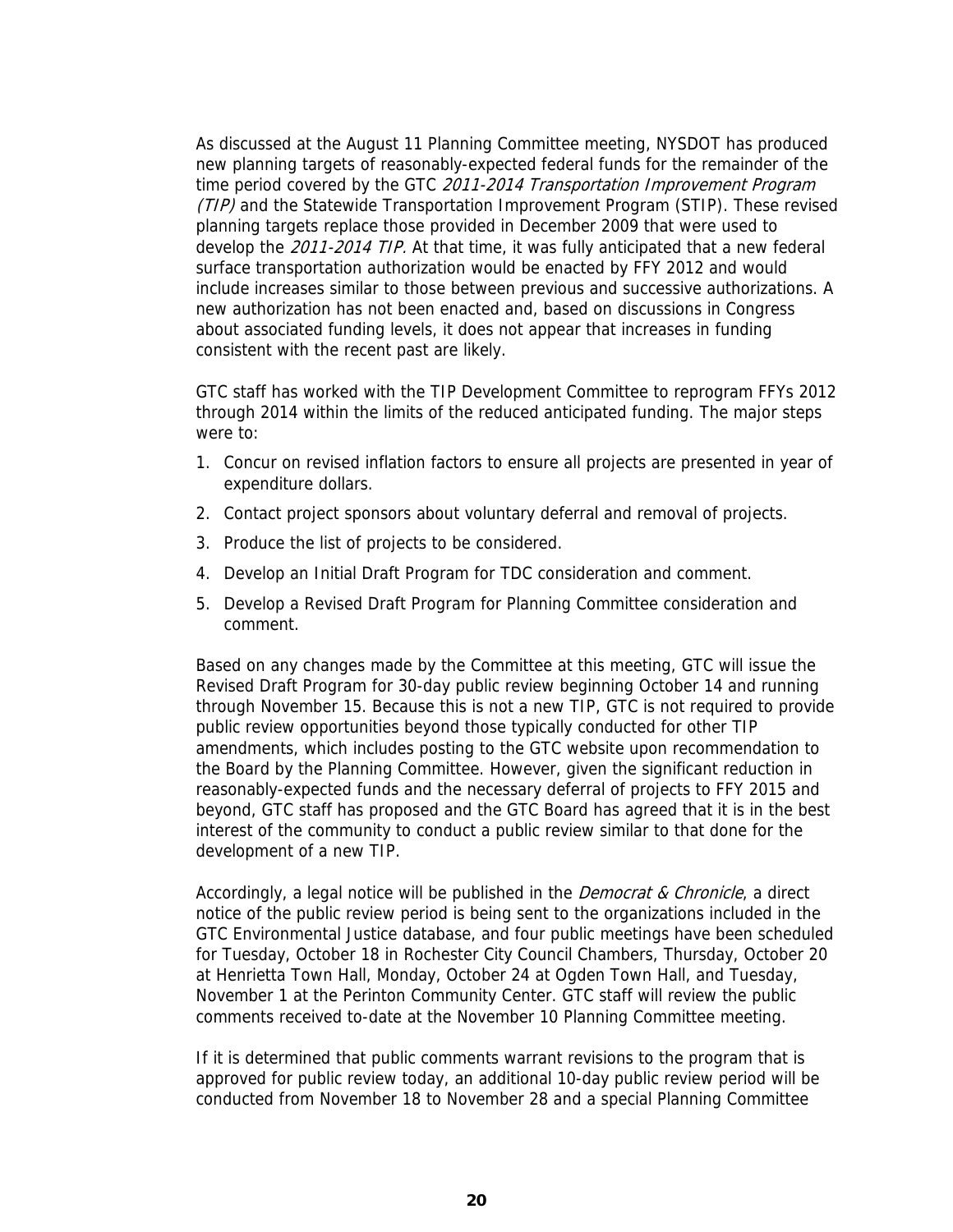meeting will be held November 29 to make a recommendation to the GTC Board on the revised 2011-2014 TIP.

Richard asked Erik Frisch to discuss the City of Rochester's proposed changes to the draft program. Erik asked the committee to consider a revision to two City projects. Erik reported that City staff had recently met with University of Rochester officials regarding development plans for their campus. The University has some concepts for rebuilding Crittenden Boulevard that the City would like to explore. As a result, the City would like to remove Crittenden Boulevard from the City of Rochester Preventive Maintenance project (Project No. 36), which includes work on five city streets, and defer it until 2014. The City would then add the Plymouth Avenue Preventive Maintenance project (Project No. 37) to Project No. 36 and cover any funding shortfall with its own funds. Erik said the other change would be to include two earmarks, one for the Port of Rochester Security and Intelligent Transportation Systems project and the other for the Brooks Landing project, that were not obligated in FFY 2011.

Richard asked Erik if the City required additional funds for these projects. Erik replied in the affirmative and that a total of about \$29,000 was needed. Richard noted that there was a small balance in the Surface Transportation Program-Flexible program in FFY 2013 and FFY 2014 that could cover a potential shortfall. The Planning Committee was agreeable to this suggestion.

Terry Rice asked Erik if the City could combine its Union Street Preventive Maintenance project (Project No. 35) with the other preventive maintenance projects included as part of Project No. 36. Erik replied that it could not because the Union Street work includes some city funds for improvements in the Public Market area.

Terry Rice stated that he had two changes to the draft program. First, he wanted to combine Projects 31 through 34 into a new "Monroe County Preventive Maintenance" project using existing funding amounts. Second, he wanted to combine the "Monroe County 2013 Bridge Preventive Maintenance" project (Project No. 76) and the "Monroe County Bridge Rustic Railing Preventive Maintenance" projects (Project No. 77) using existing funding amount. The Planning Committee was agreeable to this suggestion. Richard Perrin noted that the Public Review document will list these projects separately but they can be combined under a single bid and contract.

Terry Rice asked that Erie Station Road be listed. This was an earmark project with no cost in FFYs 2012 through 2014 so it was not listed. The Planning Committee was agreeable to this suggestion.

Richard Perrin stated that three Jobs Access Reverse Commute (JARC) proposals and one New Freedom proposal were being reviewed. Selected projects will be brought to the Planning Committee in November. These projects are expected to be incorporated into the recommended program and adopted as part of the TIP revision.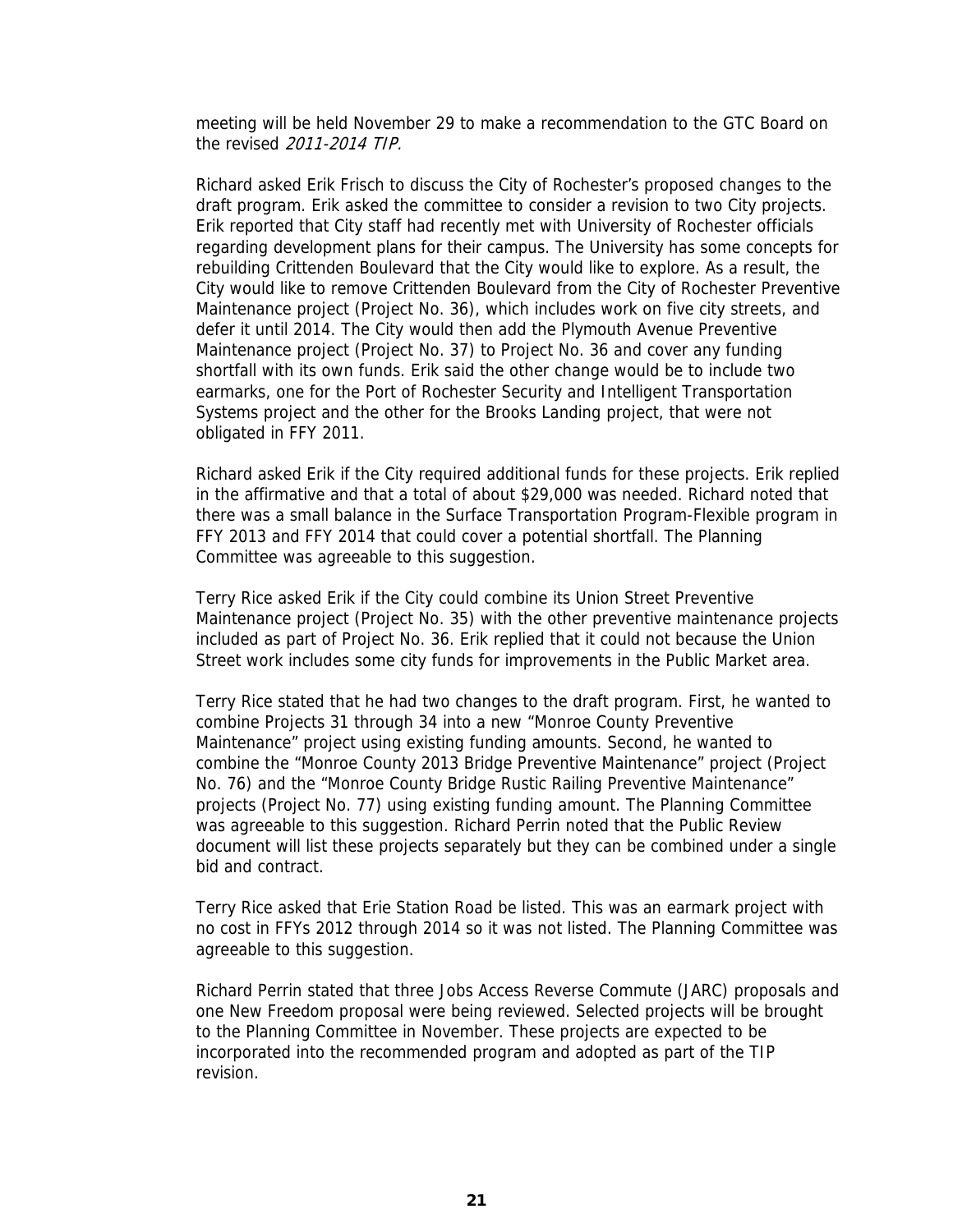Dan Hallowell asked Richard to provide him with the public meeting schedule; Richard replied that he would distribute the schedule to the TIP Development Committee (TDC) members.

Terry Rice noted that the Stone Road Reconstruction project (Project No. 28) and the Whitney Road Reconstruction project (Project No. 174) do not show funding for the Scoping phase because those phases occurred in prior years. He expressed a concern that if the funds were already obligated they will be at risk of de-obligation. Dan Hallowell said that NYSDOT-Region 4 would investigate the risk of de-obligation. Terry noted that Monroe County is revising the scope of work for the Whitney Road Reconstruction Project so that project's costs will decrease.

Terry Rice stated that he recalled an agreement reached at a Highway Superintendent's discussion regarding the High-Risk Rural Road program (Project No. 132) whereby High-Risk Rural Road projects in Wyoming County would be funded in 2012, a project in Ontario County funded in 2013, and a project in Monroe County funded in 2014. Currently, the funding for 2014 is shown as a block. He asked if the public review document could reflect the Monroe County projects.

Richard Perrin asked if this discussion could be had through the TDC process. The Planning Committee agreed to defer discussion until the March 2012 amendment cycle.

Terry Rice stated that he would prefer to accelerate the Edgewood Road over Allens Creek project (Project No. 50) and defer the Twin Bridge Road over Oatka Creek and Oatka Creek Tributary project (Project No. 53). He asked if NYSDOT would be amenable to rescheduling some projects to allow this change to take place. Dan Hallowell responded that NYSDOT-Region 4 would investigate what projects can be moved.

Richard suggested the draft program could show the Twin Bridge Road over Oatka Creek and Oatka Creek Tributary project (Project No. 53) as a future project. The committee can see which project can be accelerated at a later date.

Terry commented that two projects, the I-390 Interchange Improvements at Rt. 15 (Project No. 18) and Mt. Hope Avenue Improvements Phase 2 (Project No. 41), cannot realistically be advanced at the same time due to the disruption in traffic movements through the area they would cause. He asked if it would be reasonable to show the Mt. Hope Avenue Phase 2 project as a future project.

Richard replied that this decision should be left to the project sponsors.

Dan Hallowell stated that the large non-Federal amount of funding on I-390 Interchange Improvements at Rt. 15 represents the Construction and Construction Inspection phases of the proposed Kendrick Road interchange. Given the lack of federal funding for this portion of the project, he thought it would be best not to show it.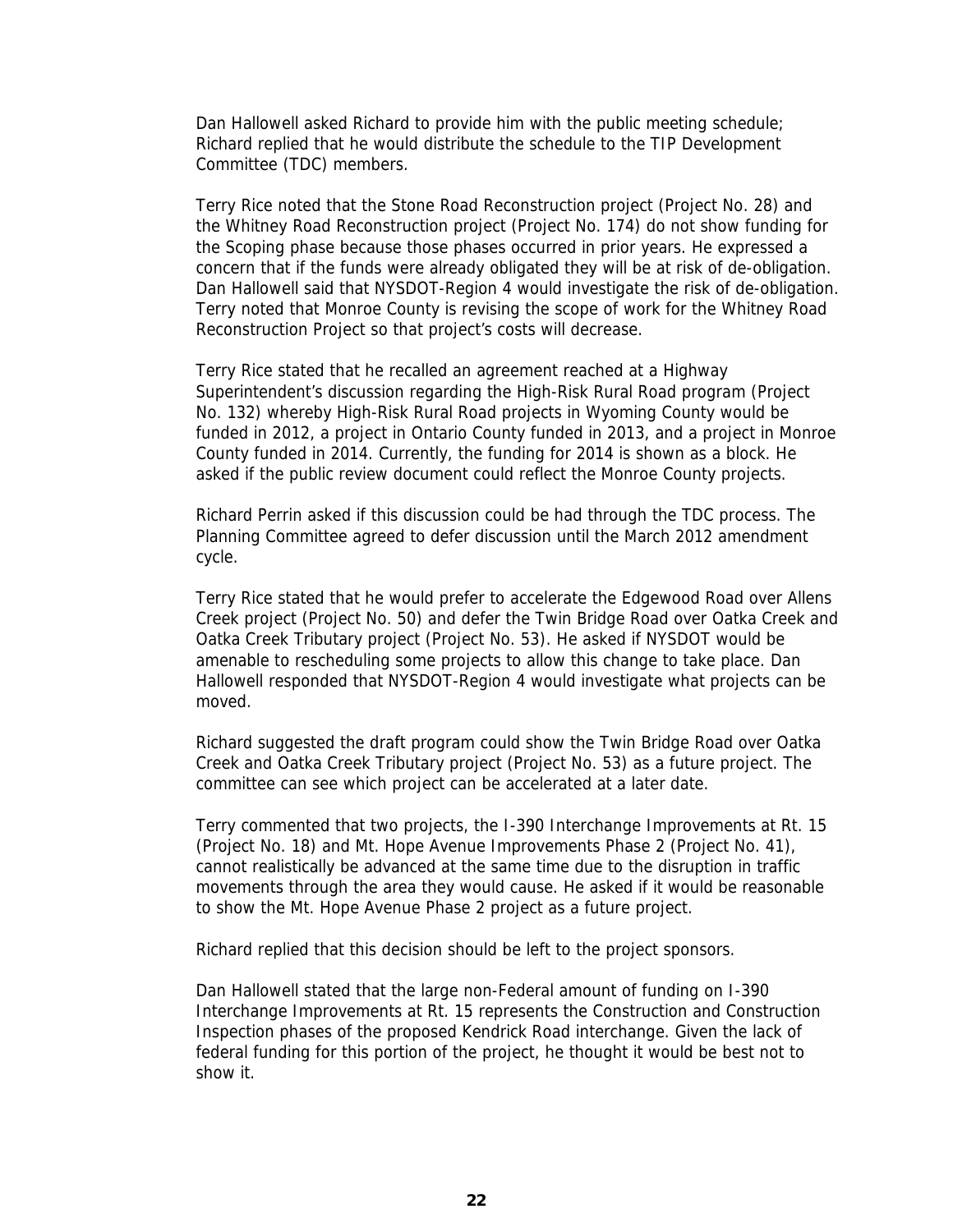Jim McIntosh stated that the City is not comfortable with deferring the Mt. Hope Avenue Phase 2 project until there is clarification on the status of the Kendrick Road project.

Richard Perrin noted the National Highway System (NHS) funds could be removed from the Mt. Hope Avenue project and programmed to the Lake Avenue Improvements project (Project No. 175) as it is the only NHS-eligible project that is not funded. The City of Rochester felt this was acceptable. The Planning Committee was agreeable to this suggestion.

## **David Cook moved to approve the Draft Revised 2011-2014 Transportation Improvement Program Project List for Public Review; Jim Fletcher seconded the motion. The motion passed unopposed.**

## **6. New Business**

There was no new business.

# **7. Public Forum**

No one from the public spoke during the public forum.

#### **8. Next Meeting**

Next Meeting: November 10, 2011 at NYSDOT – Region 4 1530 Jefferson Road Henrietta, NY

#### **9. Adjournment**

The meeting adjourned at 12:03 p.m.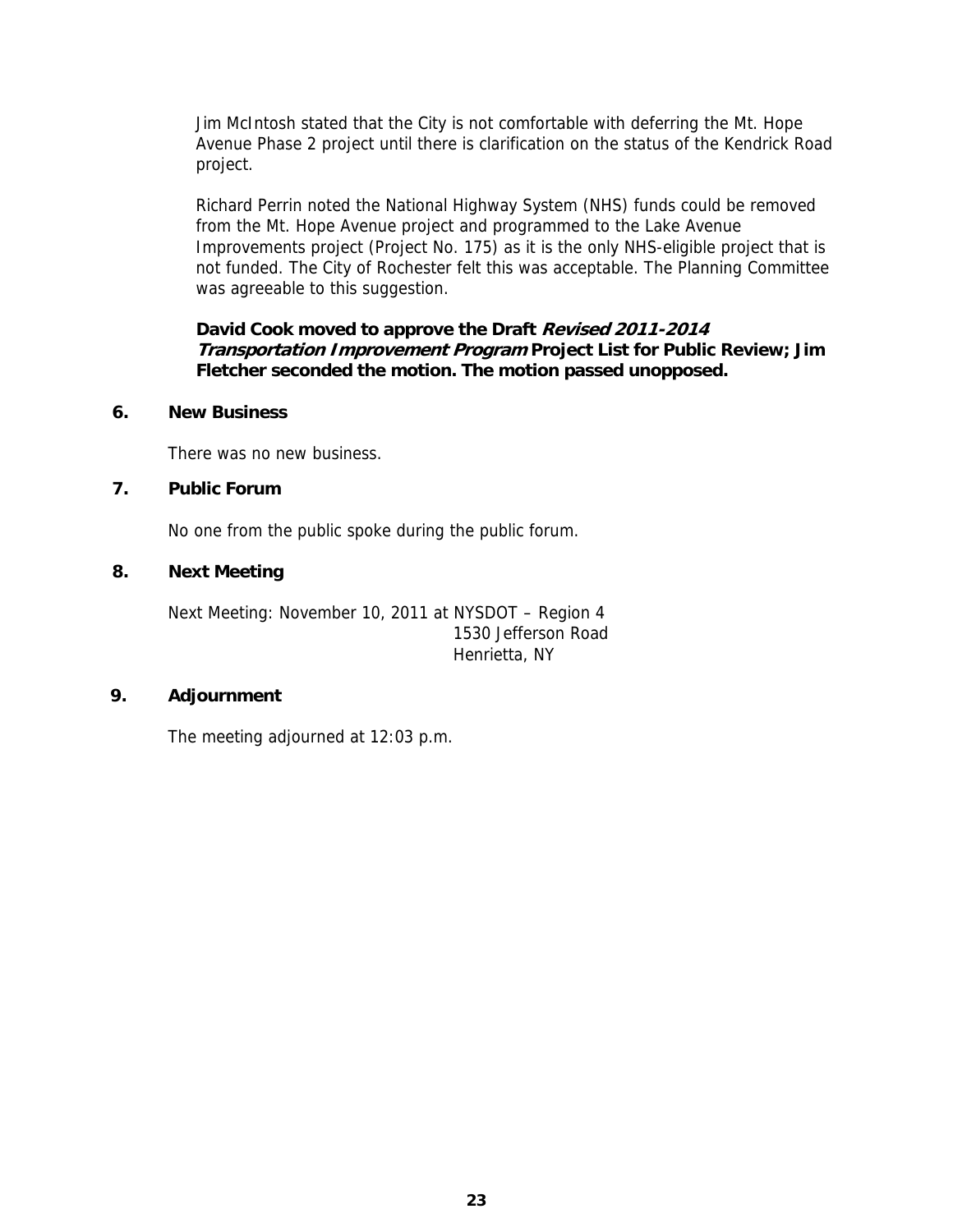## **GENESEE TRANSPORTATION COUNCIL PLANNING COMMITTEE MEETING NYSDOT-Region 4 Henrietta, New York**

#### **November 10, 2011**

PLANNING COMMITTEE MEMBERS PRESENT Angela Ellis, Livingston County Todd Gadd, Wyoming County Andrea Guzzetta, Rochester City Council Daniel Hallowell, New York State Department of Transportation (NYSDOT) – Region 4 Paul Holahan, City of Rochester Kristen Mark Hughes, Ontario County (Chairperson) Scott Leathersich, Monroe County – At Large (Vice Chairperson) Terrence J. Rice, Monroe County Kevin Rooney, Wayne County C. Mitchell Rowe, Seneca County Douglas J. Tokarczyk, NYS Thruway Authority David Zorn, Genesee/Finger Lakes Regional Planning Council (G/FLRPC)

#### ALTERNATE REPRESENTATIVES PRESENT

Richard Beers, Jr., representing Robert Griffith, Federal Highway Administration (FHWA) Rochelle Bell, representing Thomas Goodwin, Monroe County Planning Board

#### PLANNING COMMITTEE MEMBERS ABSENT AND UNREPRESENTED

Robert Colby, Monroe County James Fletcher, Monroe County – At Large Erik Frisch, City of Rochester – At Large Timothy Hens, Genesee County Peter McCann, Monroe County Supervisors' Association Edward Muszynski, Empire State Development Corporation Henry Smith, Jr., Orleans County Steven Urlass, Federal Aviation Administration (FAA) (Vacant), Federal Transportation Administration (FTA) (Vacant), NYS Department of Environmental Conservation (NYSDEC) (Vacant), Rochester City Planning Commission (Vacant), Yates County

#### OTHERS IN ATTENDANCE

Marcia Barry, City of Rochester Joseph Bovenzi, GTC staff Eric Farr, Rochester Genesee Regional Transportation Authority (RGRTA) Dennis Judson, Fisher Associates Tom Lichtenthal, Town of Batavia Richard Perrin, GTC staff John Polimeni, NYSDOT – Region 4 Christopher Reeve, NYSDOT – Region 4 Ora Rothfuss, Wayne County James Stack, GTC staff Robert Traver, NYSDOT – Region 4 Edwin Welsh, NYSDOT – Region 4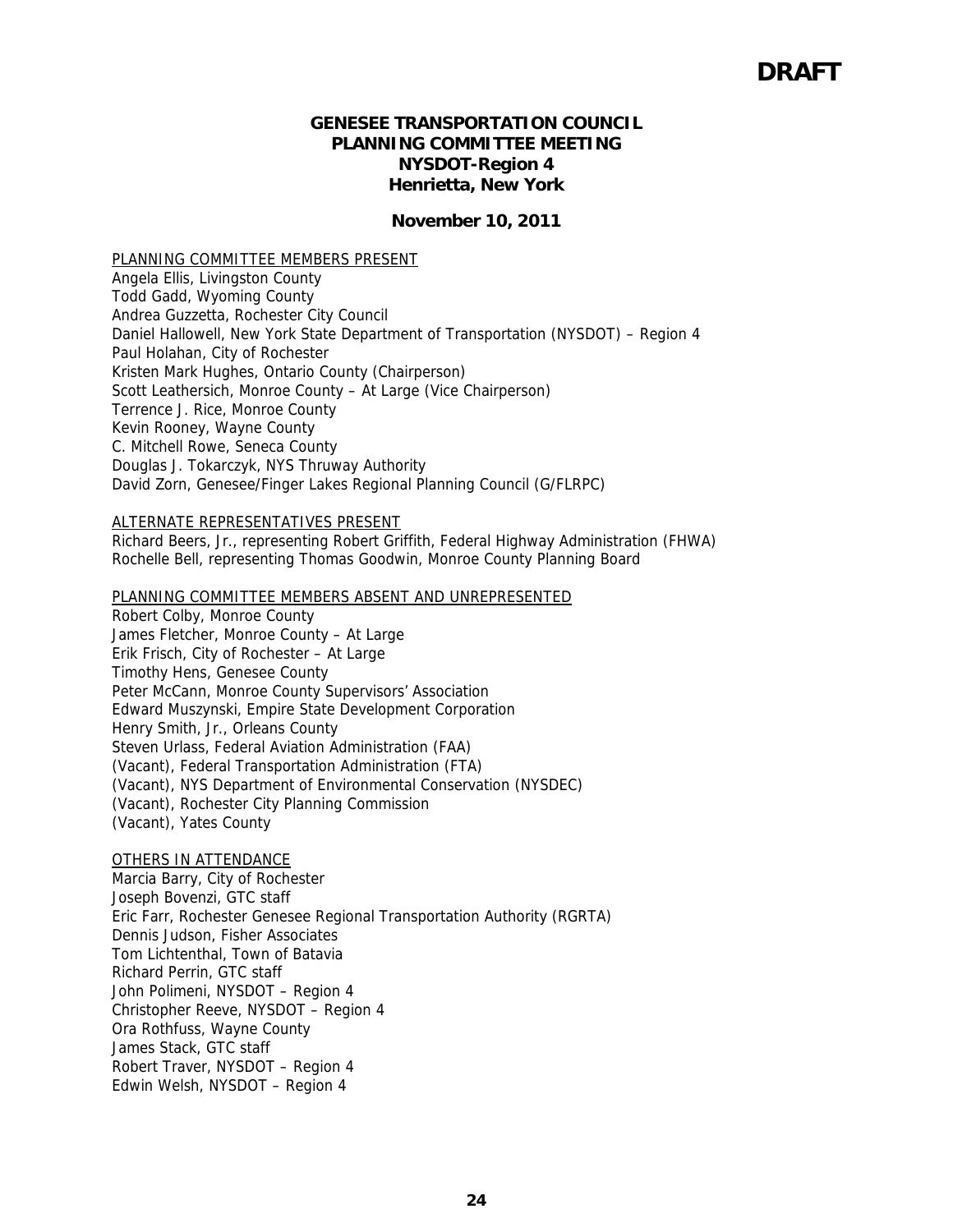# **1. Call to Order & Introductions**

The meeting was called to order at 10:03 a.m. Kristen Mark Hughes welcomed everyone and Members, Alternates, and others present introduced themselves.

# **2. Public Forum**

No one from the public spoke during the Public Forum.

#### **3. Approval of Minutes**

**Terry Rice moved for approval of the minutes from the October 13, 2011 Planning Committee meeting; Dan Hallowell seconded the motion. The minutes were approved as presented.** 

## **4. Reports on UPWP Projects and Other Activities**

a. Reports on UPWP Projects and Other Activities

#### GTC

Richard Perrin reported:

- The Supplemental Professional Services Database Programming project was accepted by the GTC Board at its June 16 meeting.
- GTC staff continue to monitor developments related to the next surface transportation authorization legislation. The joint NYS Association of Metropolitan Planning Organizations/NYSDOT committee working on integration of planning activities on a statewide level has identified initial opportunities and issues to be addressed along with a process for doing so. A small working group, consisting of Livingston County, Monroe County, and G/FLRPC will meet on November 30 to discuss potential partnerships that could expand the resources available to local governments in the region.
- The Long Range Transportation Plan for the Genesee-Finger Lakes Region 2035 (LRTP 2035) was adopted by the GTC Board at its June 16 meeting. The format of the Recommendation Advancement Plan has been finalized and GTC staff is completing one for each of the recommendations of the LRTP 2035.
- GTC staff activities on Air Quality Planning and Outreach include presenting as part of a webinar for MPOs on how to incorporate climate change and energy considerations into the overall planning process. GTC staff are also participating on the steering committee of an FHWA-sponsored initiative that will develop a handbook for MPOs and state DOTs on methods of estimating greenhouse gas emissions.
- Approximately 3,540 completed Household Travel Surveys have been received and are being processed. Initial results are expected in the next two weeks and GTC staff will work with the consultant to identify various cross tabulations of the collected data.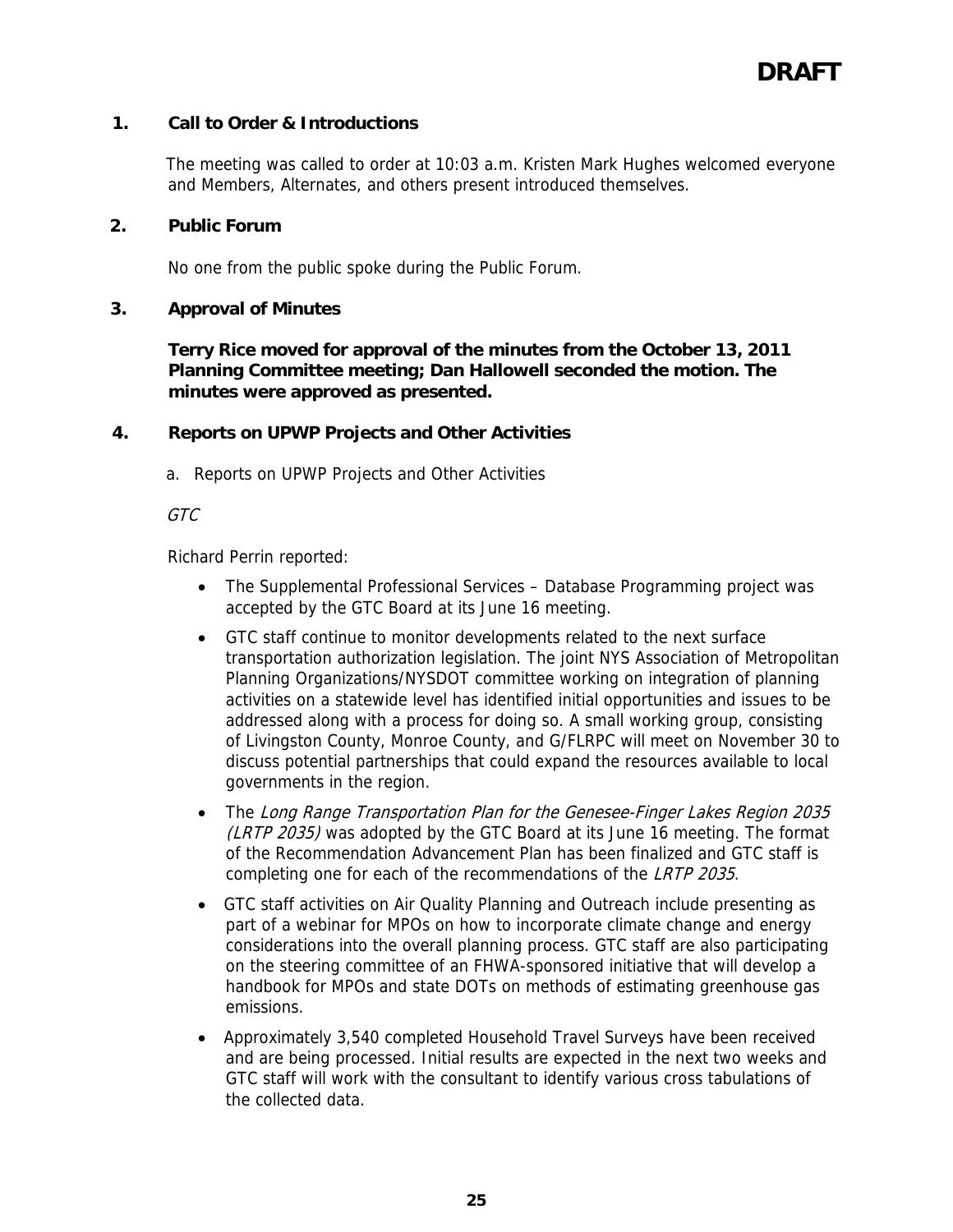- The ITS Strategic Plan for Greater Rochester was adopted by the GTC Board at its June 16 meeting. GTC staff has completed a draft assessment of how the Transportation Management Committee can be improved for review by the committee at its meeting next week.
- A draft contract for the Diversion Route Planning Initiative will be provided to the consultant for their review on November 10.
- The NYS Route 104 Ontario to Sodus Trail Feasibility Study was recommended for adoption by the GTC Board at the October Planning Committee meeting. Outreach to affected landowners is continuing as part of the Pultneyville to Marion Trail Feasibility Study.
- The update of the Congestion Management Process (CMP) is included in the LRTP 2035 that was adopted by the Board on June 16.
- The Greater Rochester Regional Commuter Choice Program website has been finalized and the draft marketing plan has been developed to include promotional materials for commuters and businesses, a press conference, and other outreach activities.
- The second round of data collection for the Travel Time Data Collection Program was accepted by the GTC Board at its June 16 meeting. GTC staff has gathered information relative to the purchase of archived data and submitted a UPWP application for a multi-year procurement of the data and associated licensing terms.
- The Coordinated Public Transit/Human Services Transportation Plan was accepted by the GTC Board at the September 8 meeting.
- The third Steering Committee meeting for the Regional Goods Movement Strategy has been scheduled for November 17. Meeting materials have been made available to members. The needs assessment, including performance measures, has been finalized and an initial listing of proposed projects, programs, and regulatory changes is complete.

## G/FLRPC

Dave Zorn reported:

- The 2010 Census TAZ Analysis is complete.
- The 2010 Regional Land Use Monitoring Report is complete.

## Livingston County

Angela Ellis reported:

- The field work for the Safe Passing Zone study is complete and the report is being developed.
- C&S Companies was selected as the preferred consultant for the Livingston County Transportation Connectivity Plan. A resolution authorizing the project will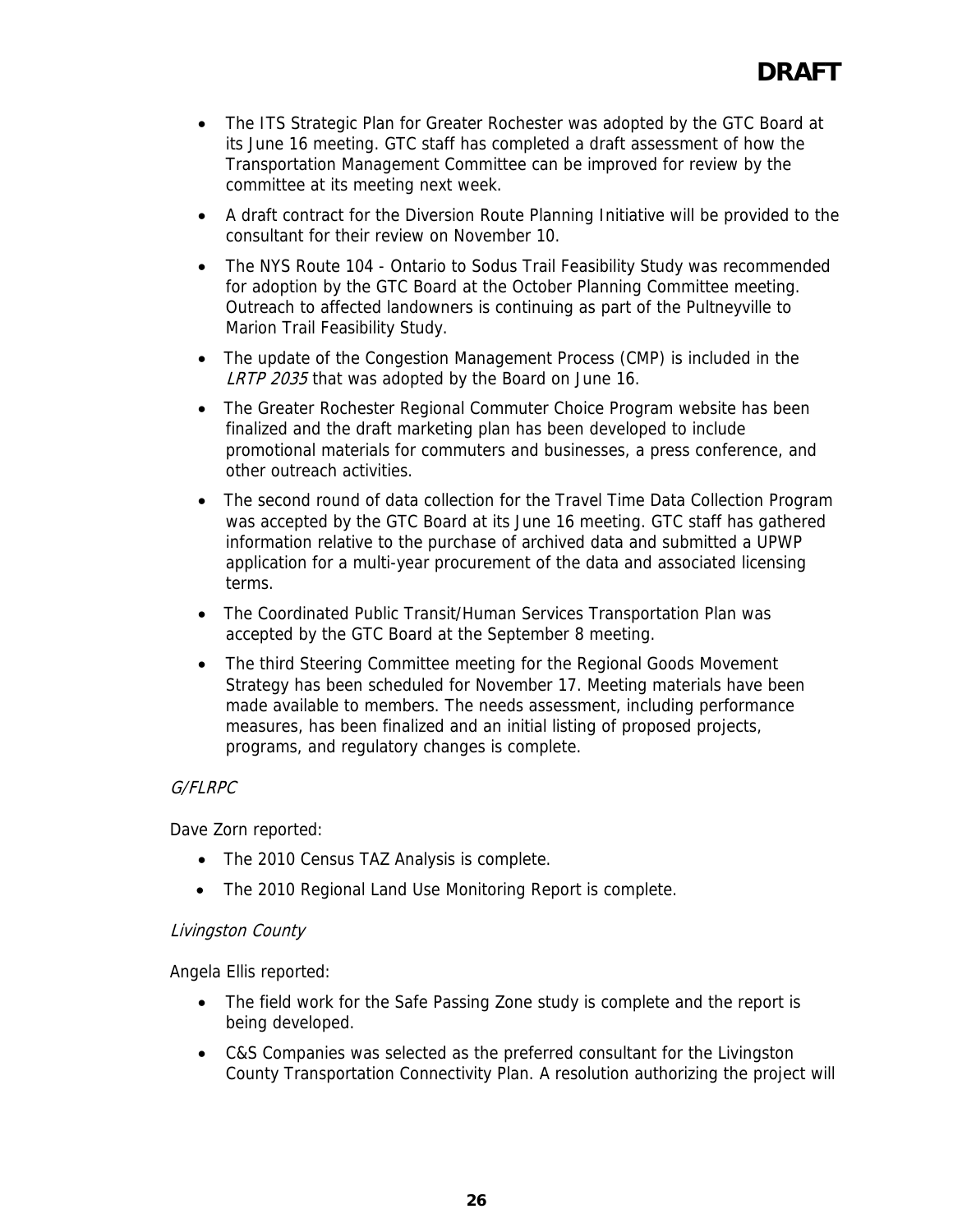be sent to the Board of Supervisors on November 16. Kickoff is expected in January 2012.

# Monroe County

Rochelle Bell reported:

• The 2010 Monroe County Land Use Monitoring Report (LUMR) is complete. Monroe County submitted an application to GTC for including the 2011 LUMR in the UPWP.

Terry Rice reported:

- The Audible Tactile Survey is complete.
- The Monroe County Vertical Curve Safety Study is complete.
- Data for the Monroe County Sign Inventory Location Upgrade is being integrated into the project database.
- Hunt Engineers has been selected as the consultant for the Monroe County Horizontal Curve Study. The project scope and fee is being negotiated. The contract is expected to be presented to the County Legislature in early-2012.
- There is no progress to report on the Monroe County High Accident Location Program.
- Work on the Monroe County Accident Rate Database GIS Conversion project will begin this month.

## Ontario County

Kristin Mark Hughes reported:

• The scope of work for the Routes 5 & 20 and State Route 364 Multi-Modal Study has been drafted. There is a need to confirm support for the study from the new County Administrator. If there is support, the County expects to present the scope of work at the January 2012 Planning Committee meeting.

## City of Rochester

Paul Holahan reported:

- The Steering Committee for the Center City Tourist/Visitor Circulation and Pedestrian Wayfinding Study met in October. Preferred alternative routes will be selected next month.
- The Center City Circulator Study is complete.
- The inventory and analysis report for the City of Rochester Urban Trail Linkages Feasibility Study will be completed by the end of the month. A committee meeting will be held in early December.
- Survey results for the Susan B. Anthony Neighborhood Parking and Circulation Study are undergoing review. A draft final report is expected after Thanksgiving.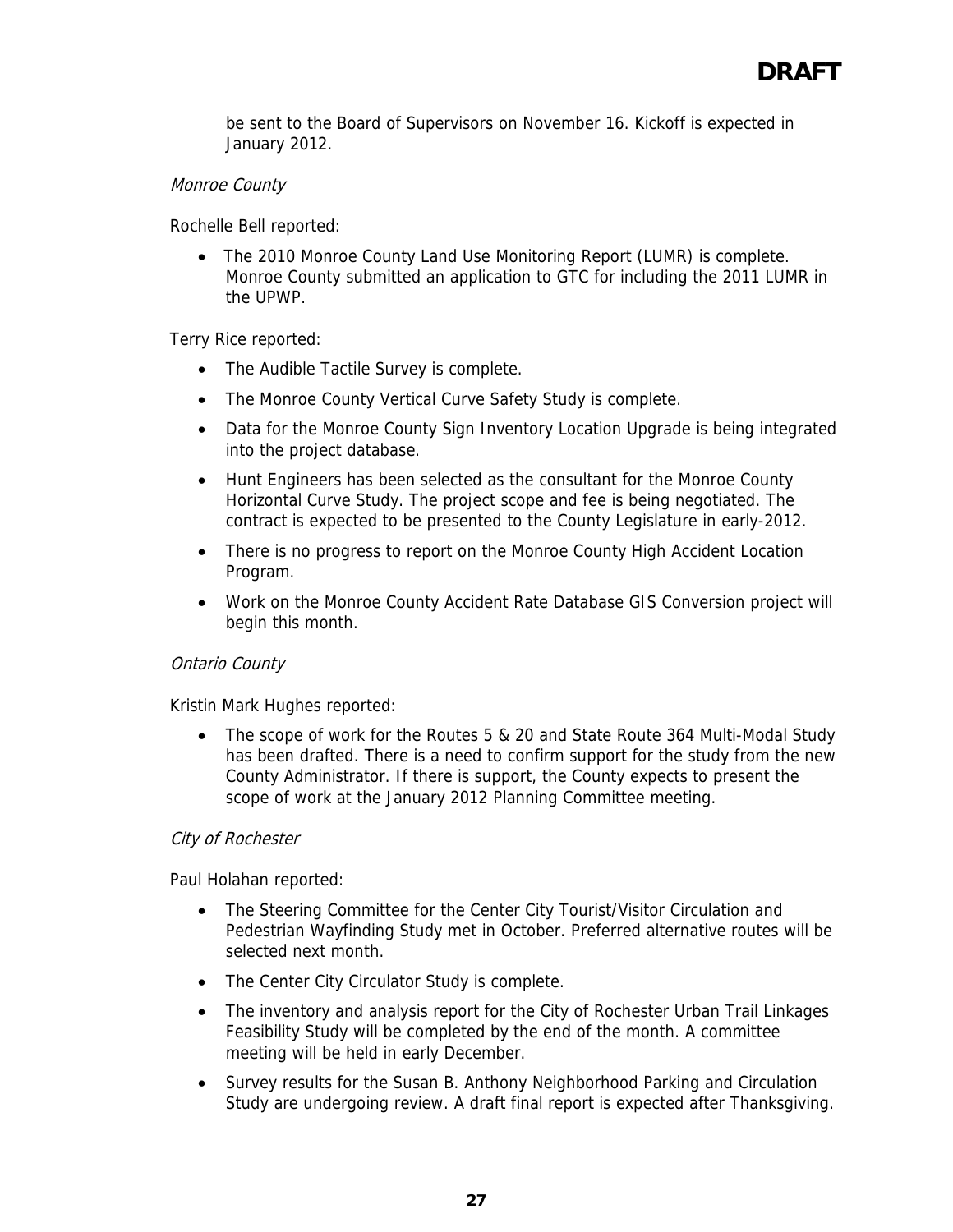- The revised Draft Future Conditions Report for the St. Paul and North Clinton Two-Way Conversion Study was distributed to the Project Advisory Committee (PAC) and the next PAC meeting will be held on Monday, November 14.
- A draft scope of work for the Mt. Read Boulevard Corridor Study will be provided to GTC, NYSDOT, and the Town of Greece by the end of the day.

# RGRTA

Eric Farr reported:

- A final draft of the Suburban Transit Station Study scope is being prepared. Public meetings will be held in conjunction with the downtown transit center in December and January.
- There is no progress to report on the RTS Signal Prioritization Study.
- There is no progress to report on the RGRTA Transit-Supportive Development Guidelines project.
- The RGRTA Route Analysis project is ongoing.

# Wayne County

Kevin Rooney reported:

- The Cluster Development Enhancement Project Feasibility Study is complete
- The Wayne County Safe Passing Zone Survey is complete.

## Other Agencies

Richard Perrin reported:

- Draft alternatives have been developed and a Steering Committee meeting for the Auburn Trail/Ontario Pathways Trail Connection Feasibility Study is scheduled for November 10.
- There is no progress to report on the Irondequoit Seneca Multi-Use Trail Feasibility Study.
- The consultant contract for the Black Creek Stream Corridor Trail Feasibility Study is being finalized.
- The draft Genesee County Central Corridor Plan will be presented later in the meeting.

Kristen Mark Hughes reported:

• Work on the Victor Transportation Systems Plan is progressing as part of the larger effort to update the Victor Comprehensive Plan. The committee is meeting every two weeks to complete a draft plan by January 23.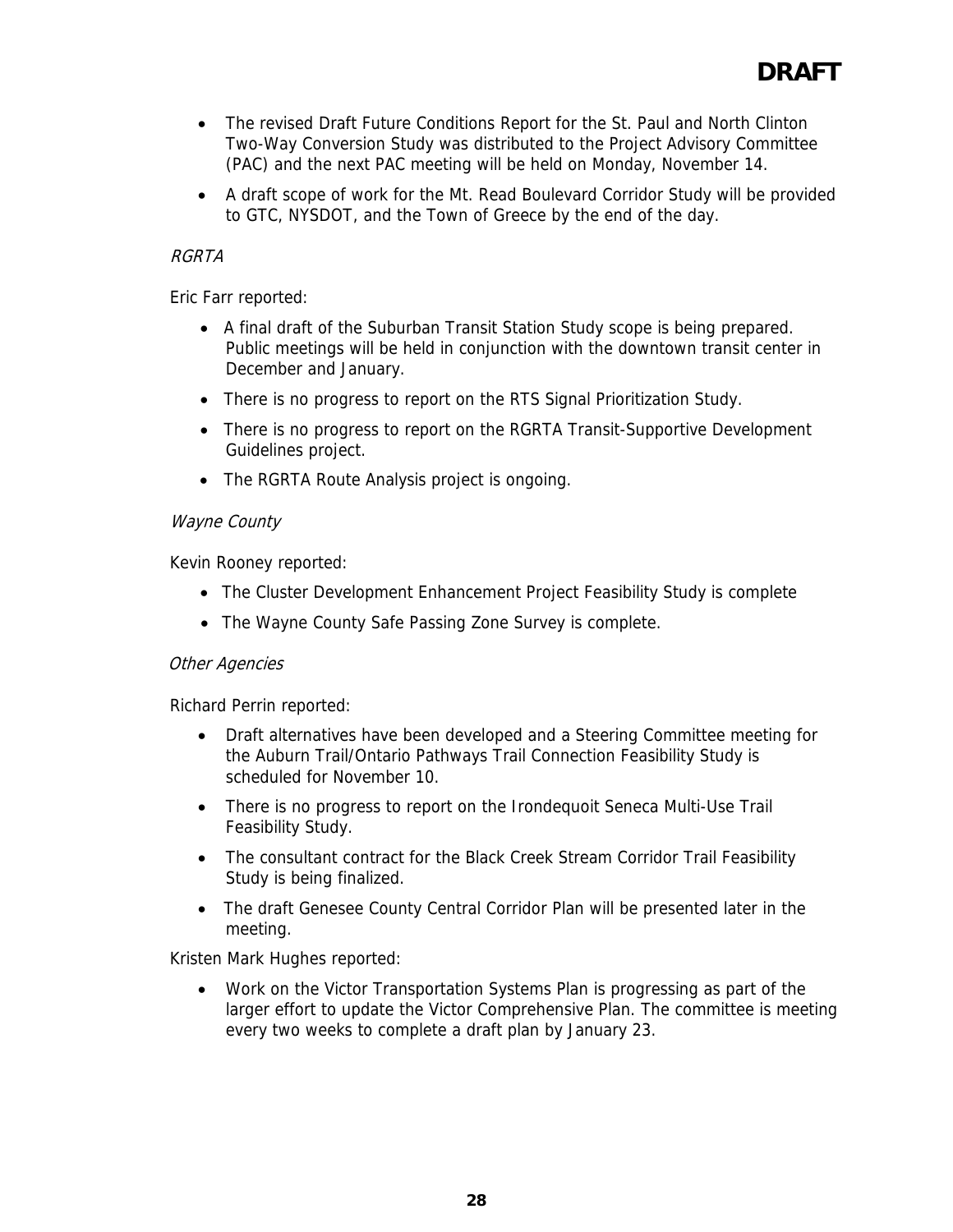Richard Perrin reported:

• The consultant contract for the Brighton Bicycle and Pedestrian Trail Plan has been executed and the kickoff meeting is scheduled for November 15.

Richard Perrin reported:

GTC staff has completed its Fiscal Year (FY) 2012-2013 core budget, which funds activities necessary to maintain the federally-required metropolitan planning process to qualify for the receipt of Federal Highway Administration and Federal Transit Administration funding. Revenues for the FY 2012-2013 Unified Planning Work Program (UPWP) are anticipated to be the same as in FY 2011-2012 – approximately \$1.78 million.

After accounting for GTC core requirements and adding rollover from FY 2010-2011 and balances from completed studies, there is \$1,068,325 available for programming to proposals received in response to the FY 2012-2013 UPWP Call for Projects.

Twenty four proposals requesting \$1,437,650 in federal transportation planning funds were received by the October 21 deadline in the Call for Projects. This leaves a gap of \$369,325 or 25.7 percent between requested funds and available revenues.

The 24 proposals were evaluated by GTC staff based on the information contained in the applications and the scores were provided to the UPWP Development Committee (UDC). The UDC will hold its first meeting immediately following this meeting to review the applications and discuss additional factors based on their professional judgment. Additional meetings are scheduled for November 30 and December 5.

A draft FY 2012-2013 UPWP will be presented to the Planning Committee at its January 5, 2012 meeting. Based on any changes made at that meeting, an initial draft program will be approved for 30-day public review and a final draft program for Board adoption will be recommended by the Planning Committee at its February 9, 2012 meeting. The GTC Board will consider the final draft FY 2012-2013 UPWP at its March 8, 2012 meeting and the adopted UPWP will take effect April 1, 2012.

b. Any Other Old Business or Announcements

Richard Perrin announced the following GTC Board appointment:

• Rochester Mayor Thomas Richards has designated Allen G. Casey, President of M/E Engineering, P.C., as his At-large member to the GTC Board and appointed John Thomas as Mr. Casey's alternate.

Richard Perrin provided the following report:

1. Proposed federal legislation update and discussion

Richard Perrin discussed the highlights of the proposed legislation Moving Ahead for Progress in the  $21<sup>st</sup>$  Century (MAP-21). A draft of the proposed two-year legislation was released by the U.S. Senate Environment and Public Works committee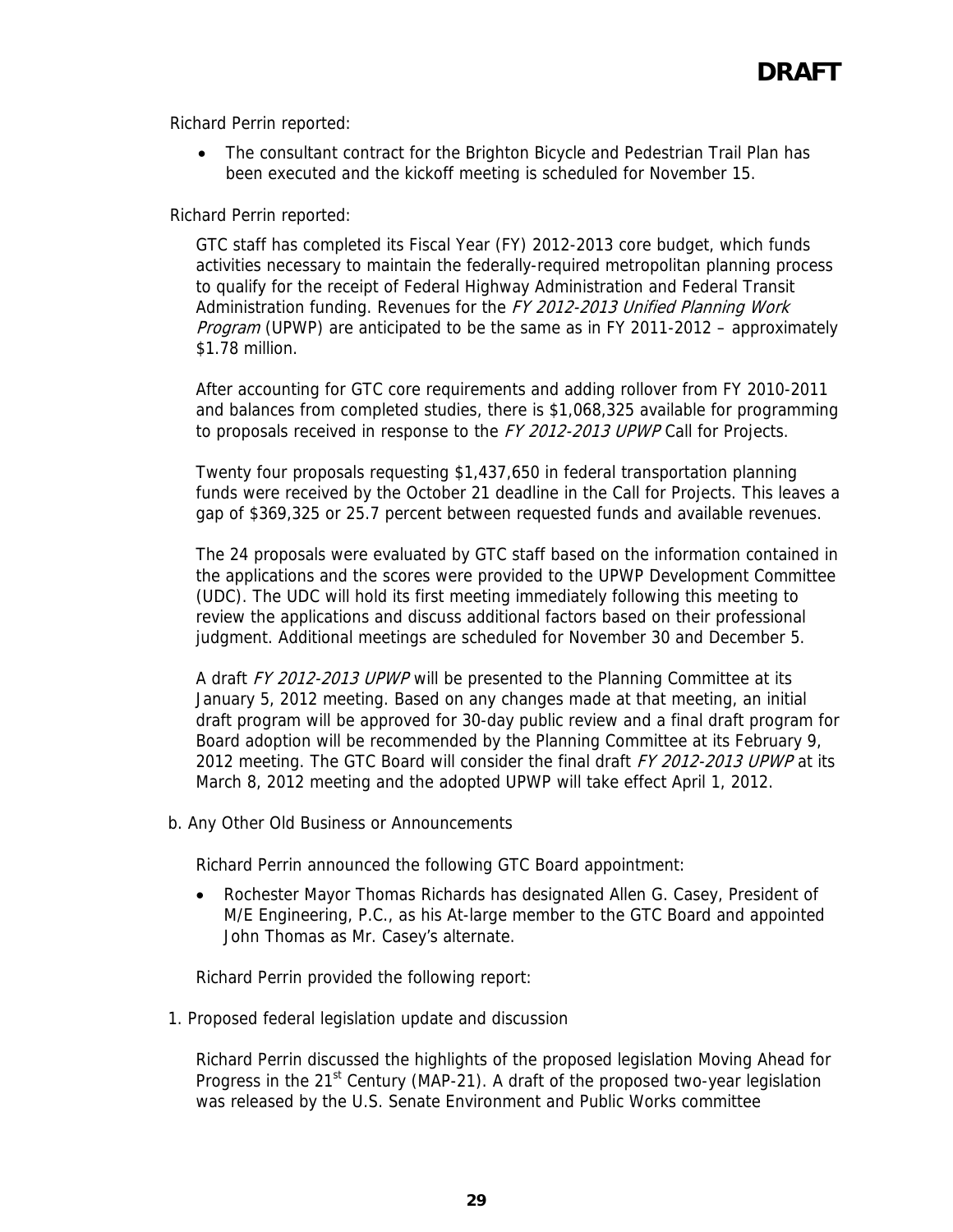leadership on November 4 with full committee mark-up on November 9. This draft maintains highway funding at approximately current levels. It includes the consolidation of core FHWA programs from seven to five and reduces the overall number of FHWA programs from 90 to 30. It places an increased emphasis on performance measures to gauge progress and monitor implementation.

Terry Rice asked for clarification of the new funding regulations as discussed by Richard. He asked if the new legislation would require that non-National Highway System (NHS) bridges would have to compete for the same funding as non-NHS highways. He also asked about the scale of proposed funding. Richard responded in the affirmative; his interpretation is that there would be significantly less funding available for non-NHS bridges than under the current formula.

Terry Rice commented that MAP-21 still needs to be reconciled with any House legislation. Richard Perrin added that other Senate committees also need to weigh in on the proposed legislation. Terry stated that he thought the GTC Board would be very interested in this legislation.

Angela Ellis asked if a summary of the proposed changes was available for the committee members to review. Richard replied that he would prepare a summary, but noted that it would not be very detailed due to the likelihood of change in the draft legislation. Angela noted that the Planning Committee members need to provide direction to their board members on the impacts of the new transportation authorization bill.

Richard Perrin discussed the status of USDOT appropriations. The Senate approved Federal Fiscal Year (FFY) 2012 funding levels for a series of agencies, including the Department of Transportation. The House still needs to vote on its version and the two versions will need to be reconciled. The current Continuing Resolution expires November 18.

Richard Beers added that USDOT announced the availability of several discretionary programs on November 9. The deadline for applying to these programs is the first week in January.

## **5. Action Items**

#### a. Recommendation to the GTC Board concerning **acceptance of the Genesee County Central Corridor Plan as evidence of completion of UPWP Task 7572** / Proposed Council Resolution 11-135

Tom Lichtenthal, Assistant Engineer of the Town of Batavia, presented an overview of this project. He reported that this plan was developed jointly by the City of Batavia, the Town of Batavia, and Genesee County. It provides a transportation plan for the central part of the county that will guide sustainable growth and transportation investments in that area over the next 20 years. He explained the growing traffic congestion problems in and around the City of Batavia due to the confluence of several major roads in the heart of downtown, and reviewed the plan's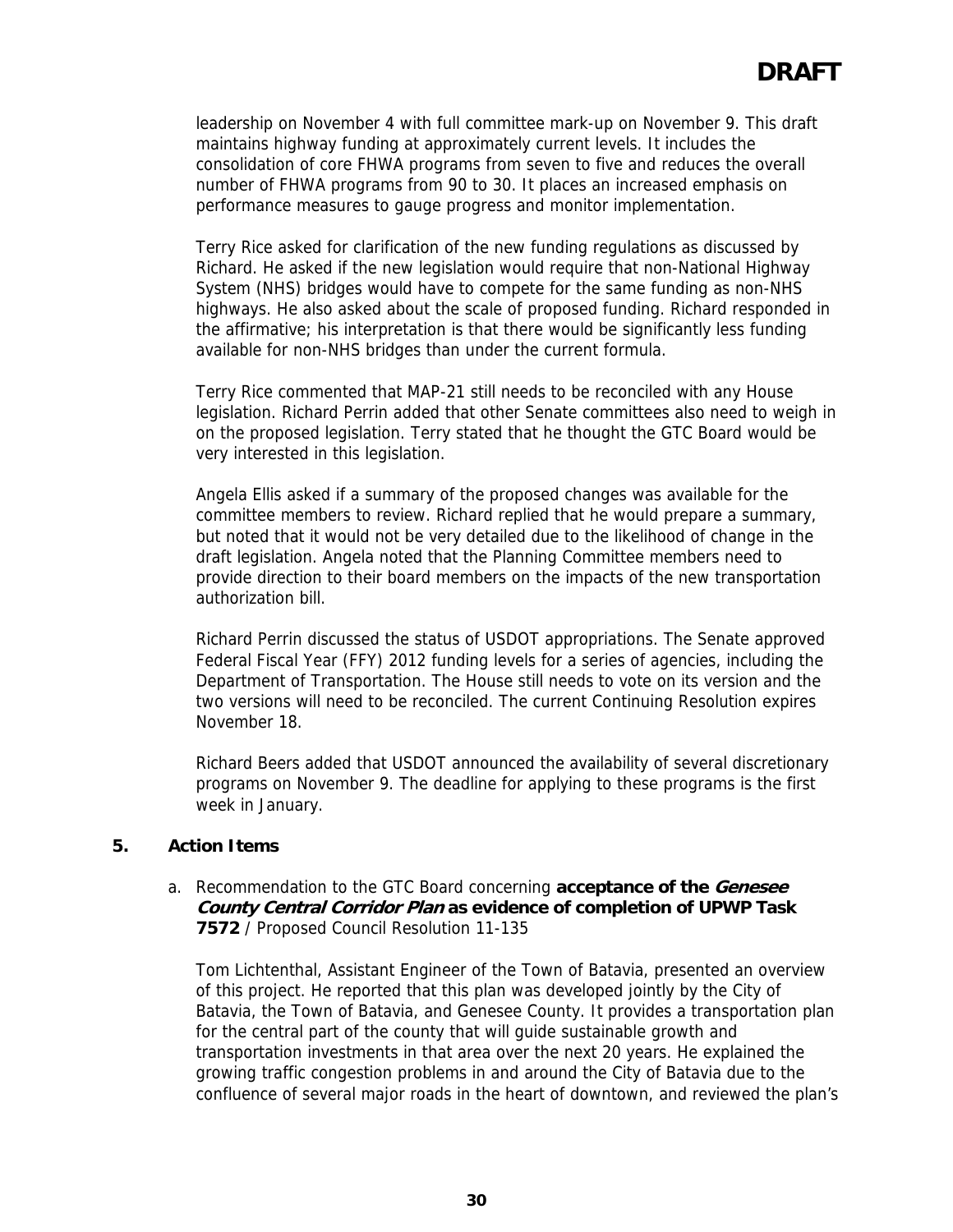recommendation for a "partial outer loop" on the northwest side of the city aimed at relieving traffic congestion and providing safer and more efficient access to rapidly developing properties in that area. The plan also addresses bicycle and pedestrian safety and access by including recommendations on potential infrastructure improvements.

Tom said that the key lesson from the study is the variety of alternative financing strategies that can be used to pay for infrastructure improvements. He stated that one of the project's goals was to promote alternative financing strategies beyond the TIP or other traditional methods.

Richard Perrin expressed support for the inclusion of alternative funding sources in the plan and said that GTC has been encouraging project sponsors to consider and assess options outside of traditional state and federal sources.

Kris Hughes asked about whether or not the Town and City of Batavia supported the plan's recommendations. Tom replied in the affirmative stating that the Town was the project lead and the City and County were closely involved in developing the plan.

Scott Leathersich asked if representatives from local business/commercial interests were involved. Tom replied that the study has broad community support and that business interests were represented on the Study Committee and engaged in public meetings.

**Kevin Rooney moved to recommend acceptance of the Genesee County Central Corridor Plan as evidence of completion of UPWP Task 7572; Mitch Rowe seconded the motion. The motion passed unopposed.**

b. Recommendation to the GTC Board concerning **amending the 2011-2014 TIP to add projects to be funded through the Federal Transit Administration (FTA) Jobs Access/Reverse Commute (JARC) and New Freedom programs and delete the Purchase and Operation of an Accessible Bus Project**

Richard Perrin discussed the background of the JARC and New Freedom programs. He noted that any project funded through the JARC and New Freedom programs must be consistent with the Genesee-Finger Lakes Region Coordinated Public Transit-Human Services Transportation Plan Update that was adopted in by the GTC Board on September 8. He added that RGRTA is the designated recipient of JARC and New Freedom funds for the Rochester Urbanized Area.

RGRTA and GTC conducted a competitive solicitation for projects to be funded with the Rochester Urbanized Area JARC and New Freedom apportionments for Federal Fiscal Years (FFYs) 2011 and 2012. The solicitation for projects was issued on September 9 and proposals were due on October 11. RGRTA and GTC staffs reviewed and evaluated the proposals.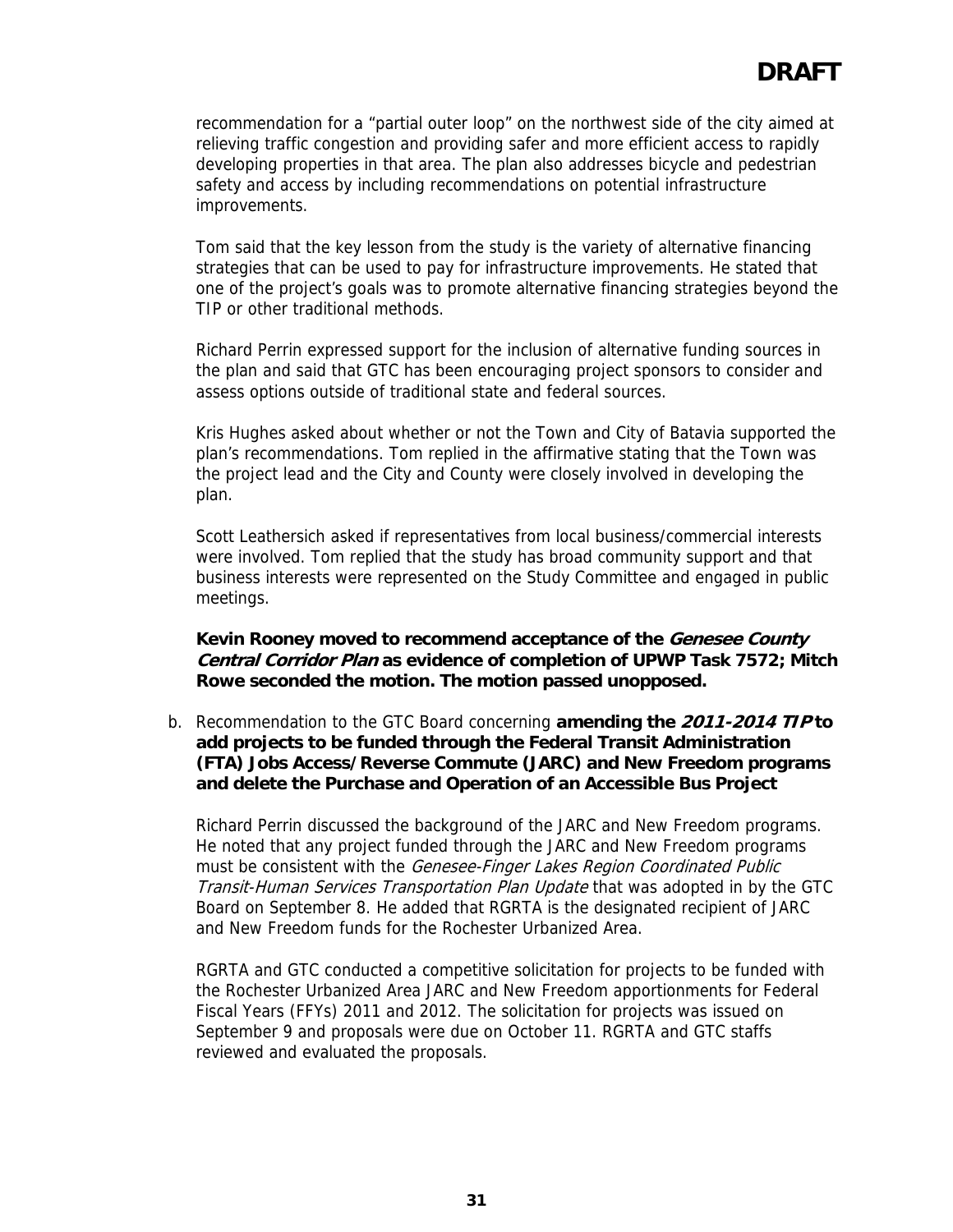Additionally, RGRTA is no longer pursuing the Purchase and Operation of an Accessible Bus Project due to less need than originally anticipated. As a result, a portion of the funds programmed to that project are available for other projects.

If recommended by the Planning Committee, the proposed changes will be incorporated into the larger amendment of FFYs 2012 through 2014 of the 2012- 2014 TIP that is provided to the GTC Board. The TIP Development Committee has concurred with the evaluation prepared by RGRTA and GTC staffs and recommends favorable action by the Planning Committee.

**Angela Ellis moved to recommend amending the 2011-2014 TIP to add projects to be funded through the Federal Transit Administration (FTA) Jobs Access/Reverse Commute (JARC) and New Freedom programs and delete the Purchase and Operation of an Accessible Bus Project; Scott Leathersich seconded the motion. The motion passed unopposed.**

c. Recommendation to the GTC Board concerning **amending Federal Fiscal Years 2012 through 2014 of the 2011-2014 TIP** / Proposed Council Resolution 11- 136

Richard Perrin discussed the TIP revision process. He reported that the public review period is nearly complete and GTC has not received a large number amount of input. The only public comments received were about a single project in Genesee County (Project No. 2, NYS Route 20 at Genesee County Road 35). The comments on this project were specifically in opposition to the idea of building a roundabout at this intersection. Richard explained that this concern can be addressed as part of the design process and that until it is determined that the identified safety issue has been addressed it is prudent to maintain funding to the project.

Bob Traver explained that NYSDOT is reviewing all design options for reconfiguring this intersection and that no preferred alternative has been selected. The main issue that this project has to address is the number of fatalities that have occurred at that intersection. In addition to the roundabout, options include cutting down the hill to enhance sight distance.

Terry Rice mentioned that he was at the public meeting where comments on this project were received. Based on what he heard, he expressed concern that this situation may not have an engineering solution due to the level of driver error. He noted that reducing the frequency of crashes, as NYSDOT has done with the installation of signage, may be all that NYSDOT can be realistically expected to achieve.

Tom Lichtenthal mentioned that this intersection is known locally as "Suicide Corners" and that local drivers will go out of their way to avoid it. However, he acknowledged that improvements in signage have helped increase safety at the intersection.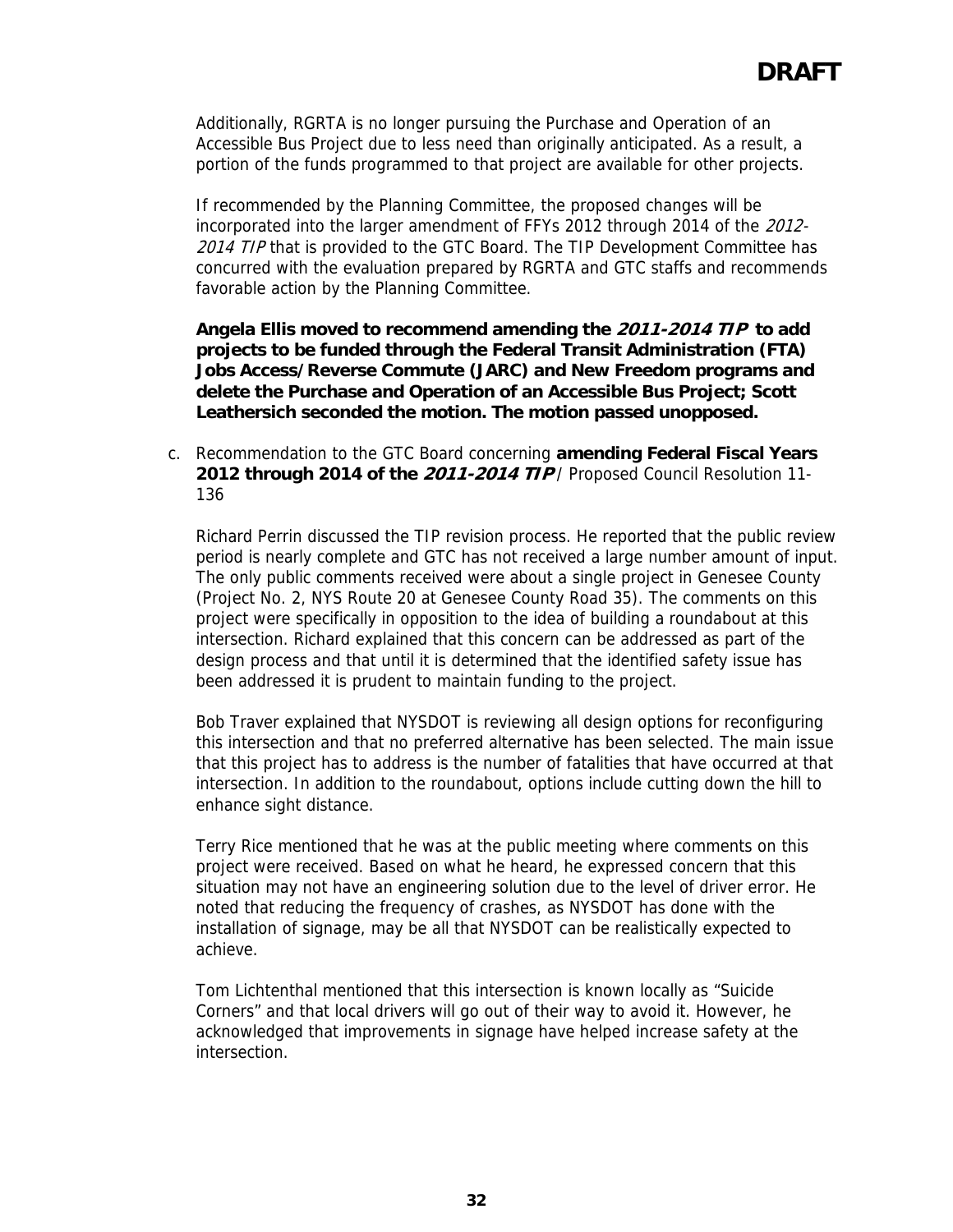Richard Perrin discussed the changes and technical corrections made to the TIP project list between the October 13 version release for public review and the November 2 version distribute for this meeting.

John Polimeni discussed six projects that were not obligated in FFY 2011 as programmed. NYSDOT would like to reprogram them from FFY 2011 to FFY 2012. He provided the attendees with a letter, dated November 10 2011, that listed and described the project deferrals, noting that offsets are not required per NYSDOT-Main Office. This applies to one City of Rochester project, three Monroe County projects, and two recreational trail projects.

## **Terry Rice moved to amend the project list to include the six projects listed in the November 10 NYSDOT letter; Todd Gadd seconded the motion. The motion passed unopposed.**

Kris Hughes stated that he would like to combine all proposed revisions into one package that the committee could accept.

Richard Perrin discussed an amendment to the TIP regarding the Chili Center Coldwater Road rehabilitation project (TIP# H09-29-MN1, PIN 4LS032). He explained that this project was funded with American Recovery and Reinvestment Act (ARRA) funding. In an effort to fully utilize ARRA funding, New York State requested project sponsors to relinquish ARRA funds programmed to a project if they had a lower engineering cost estimate than the amount programmed. New York State committed to hold any project sponsor that did relinquish ARRA funds harmless and cover any shortfall through other fund sources. Monroe County agreed to reduce the ARRA funds originally programmed for this project because the project costs were expected to be less than the amount programmed for it from ARRA. However, the actual project contract cost was in line with the initial programmed estimate. As a result, this amendment would program federal funds to this project that will cover the actual costs.

# **Paul Holahan moved to include the Chili Center Coldwater Road Rehabilitation Project (TIP# H09-29-MN1, PIN 4LS032) with the package of revisions; Terry Rice seconded the motion. The motion passed unopposed.**

Tom Lichtenthal asked if the proposed revisions between the October 13 list and the November 2 list would result in an increase or decrease in TIP funding. Richard Perrin replied that the revisions will result in a net increase in the amount of funding programmed in the TIP. Jim Stack explained that the proposed revisions represent the addition of projects that were expected to be obligated in FFY 2011 but were not and the removal of projects from future years that were obligated in FFY 2011. Richard added that these are not new projects and NYSDOT-Main Office has provided assurance that the funds are available for the projects rolling over from FFY 2011.